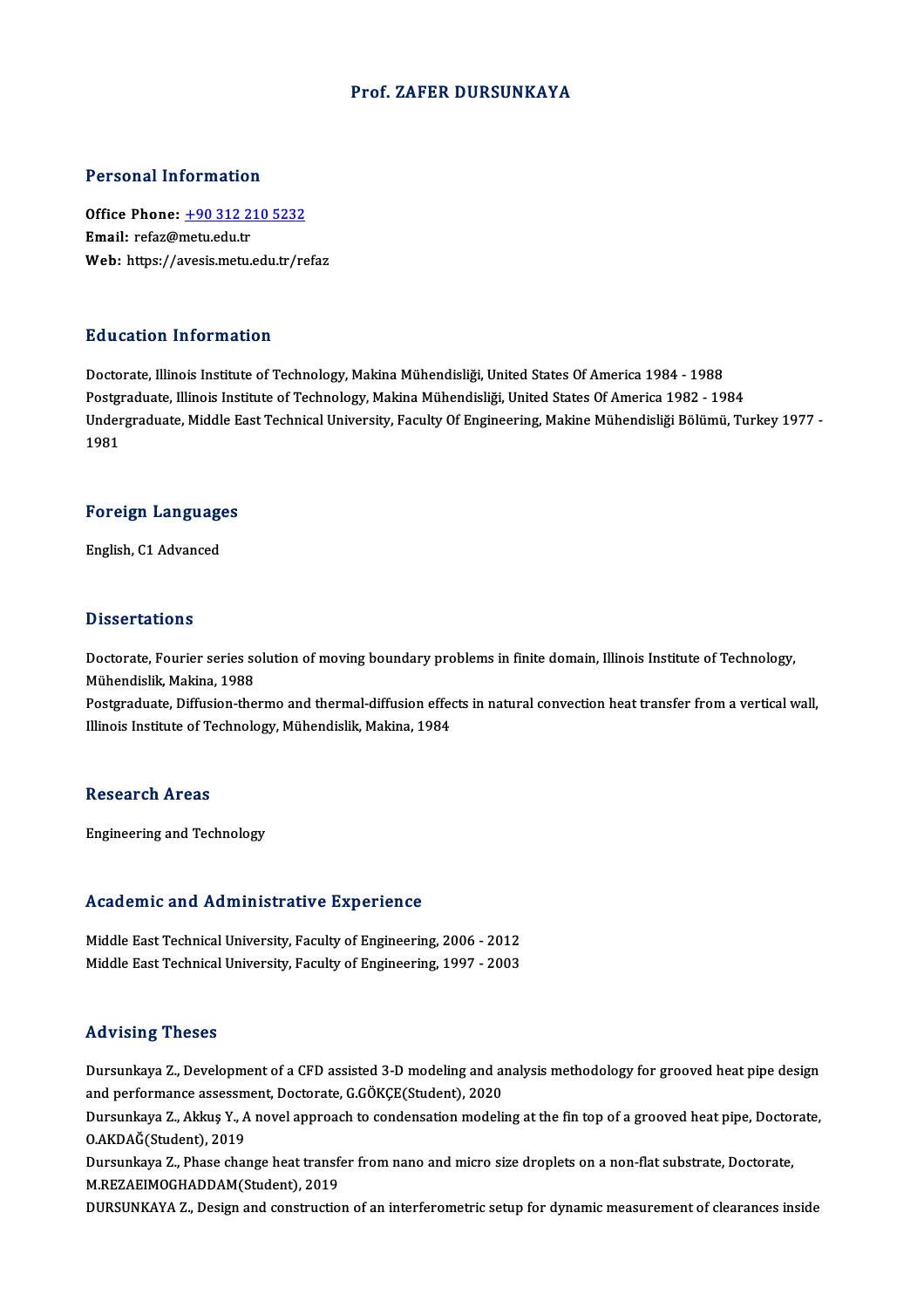plain bearings, Postgraduate, A.JAFARI(Student), 2017<br>PURSUNKAVA 7, Modeling of fluid vanor interface in th

DURSUNKAYA Z., Modeling of fluid-vapor interface in the condensation zone of a grooved heat pipe, Postgraduate,<br>M.ALIPOUR(Student), 2017 plain bearings, Postgraduate<br>DURSUNKAYA Z., Modeling<br>M.ALIPOUR(Student), 2017<br>DUBSUNKAYA Z., Thermal n DURSUNKAYA Z., Modeling of fluid-vapor interface in the condensation zone of a grooved heat pipe, Postgraduate,<br>M.ALIPOUR(Student), 2017<br>DURSUNKAYA Z., Thermal performance characterization of flat grooved heat pipes, Postg

M.ALI<br>DURS<br>2017<br>Olartu DURSUNKAYA Z., Thermal performance characterization of flat grooved heat pipes, Postgraduate, H.ALIJANI(Stude<br>2017<br>Okutucu Özyurt H. T. , Dursunkaya Z., An experimental and numerical investigation of warpage behavior of si

2017<br>Okutucu Özyurt H. T. , Dursunkaya Z., An experimental and numerical invest<br>substrates at cryogenic temperatures, Postgraduate, E.CAN(Student), 2016<br>DURSUNKAXA Z., Modeling and fabrication of silican misre groeved beet Okutucu Özyurt H. T. , Dursunkaya Z., An experimental and numerical investigation of warpage behavior of silicon<br>substrates at cryogenic temperatures, Postgraduate, E.CAN(Student), 2016<br>DURSUNKAYA Z., Modeling af multidime

substrates at cryogenic temperatures, Postgraduate, E.CAN(Student), 2016<br>DURSUNKAYA Z., Modeling and fabrication of silicon micro-grooved heat pipes, Postgraduate, S.TAZE(Student<br>DURSUNKAYA Z., Modeling of multidimensional

DURSUNKAYA Z., Modeling<br>DURSUNKAYA Z., Modeling<br>G.ODABAŞI(Student), 2014<br>DUBSUNKAYA Z., Evnerimer DURSUNKAYA Z., Modeling of multidimensional heat transfer in a rectangular grooved heat pipe /, Doctorate,<br>G.ODABAŞI(Student), 2014<br>DURSUNKAYA Z., Experimental investigation of an oil loss mechanism in internal combustion

G.ODABAŞI(Student), 20<br>DURSUNKAYA Z., Experi<br>A.Sezer(Student), 2010<br>DUBSUNKAYA Z. Intern DURSUNKAYA Z., Experimental investigation of an oil loss mechanism in internal combustion engines, Postgraduate,<br>A.Sezer(Student), 2010<br>DURSUNKAYA Z., Internal ballistic design optimization of a solid rocket motor, Postgra

A.Sezer(Student), 2010<br>DURSUNKAYA Z., Internal ballistic design optimization of a solid rocket motor, Postgraduate, S.AÇIK(Student), 2010<br>DURSUNKAYA Z., İçten yanmalı motorlarda yağ kayıplarının deneysel incelenmesi, Postg DURS<br>DURS<br>2010<br>DURSI DURSUNKAYA Z., İçten yanmalı motorlarda yağ kayıplarının deneysel incelenmesi, Postgraduate, A.SEZER(Student),<br>2010<br>DURSUNKAYA Z., Computer modeling of blowback oil consumption in internal engines, Postgraduate, E.Bilge(St

2010<br>DURS!<br>2009<br>DURS! DURSUNKAYA Z., Computer modeling of blowback oil consumption in internal engines, Postgraduate, E.Bilge(Stud<br>2009<br>DURSUNKAYA Z., Computer modeling of blowback oil consumption in internal combustion engines, Postgraduate,<br>E

2009<br>DURSUNKAYA Z., Computer modeling of blowback oil consumption in internal combustion engines, Postgraduate,<br>E.BİLGE(Student), 2009 DURSUNKAYA Z., Computer modeling of blowback oil consumption in internal combustion engines, Postgraduat<br>E.BİLGE(Student), 2009<br>DURSUNKAYA Z., Experimental and numerical investigation of sheet metal hydroforming (flexformi

E.BİLGE(Student), 2009<br>DURSUNKAYA Z., Experimental and r<br>Postgraduate, H.ALİ(Student), 2007<br>DURSUNKAYA Z. Analysis on davala DURSUNKAYA Z., Experimental and numerical investigation of sheet metal hydroforming (flexforming) process,<br>Postgraduate, H.ALİ(Student), 2007<br>DURSUNKAYA Z., Analysis on development of incremental ring rolling process, Post

Postgraduate, H.ALİ(Student), 2007<br>DURSUNKAYA Z., Analysis on development of incremental ring rolling process, Postgraduate, M.SÜLEYMAN(Student),<br>2006 DURSUNKAYA Z., Analysis on development of incremental ring rolling process, Postgraduate, M.SÜLEYMAN(Studen<br>2006<br>DURSUNKAYA Z., Investigation of the effect of oil groove in the performance of a compressor piston, Postgradu

2006<br>DURSUNKAYA Z., Investigatio<br>B.HACIOĞLU(Student), 2006<br>DURSUNKAYA Z. Numorical i DURSUNKAYA Z., Investigation of the effect of oil groove in the performance of a compressor pistor<br>B.HACIOĞLU(Student), 2006<br>DURSUNKAYA Z., Numerical investigation of solidification, Postgraduate, M.AHMET(Student), 2005<br>DU

DURSUNKAYA Z., Numerical investigation of solidification, Postgraduate, M.AHMET(Student), 2005

B.HACIOĞLU(Student), 2006<br>DURSUNKAYA Z., Numerical investigation of solidification, Postgraduate, M.AHMET(Student), 2005<br>DURSUNKAYA Z., Numerical analysis of ablation process on a two dimensional external surface, Postgrad DURSUNKAYA Z., Numerical analysis of ablation process on a two dimensional external surface, Postgraduate,<br>F.SERAP(Student), 2005<br>DURSUNKAYA Z., Backflow oil transfer in internal combustion engines, Postgraduate, A.KARKAÇ(

F.SERAP(Student), 2005<br>DURSUNKAYA Z., Backflow oil transfer in internal combustion engines, Postgraduate, A.KARKAÇ(Student)<br>DURSUNKAYA Z., Elastohydrodynamic lubrication analysis and design of a journal bearing, Postgradua DURSUNKAYA Z., Backflow<br>DURSUNKAYA Z., Elastohy<br>M.DUYAR(Student), 2002<br>DUBSUNKAYA Z. Evnorim DURSUNKAYA Z., Elastohydrodynamic lubrication analysis and design of a journal bearing, Postgraduate,<br>M.DUYAR(Student), 2002<br>DURSUNKAYA Z., Experimental investigation of oil accumulation in inter ring crevice volumes in in

M.DUYAR(Student), 2002<br>DURSUNKAYA Z., Experimental investigation of<br>engines, Postgraduate, T.İçöz(Student), 2001<br>DURSUNKAYA Z., Evnerimental investigation o DURSUNKAYA Z., Experimental investigation of oil accumulation in inter ring crevice volumes in internal combustio<br>engines, Postgraduate, T.İçöz(Student), 2001<br>DURSUNKAYA Z., Experimental investigation of oil accumulation i

engines, Postgraduate, T.İçöz(Student), 2001<br>DURSUNKAYA Z., Experimental investigation o<br>engines, Postgraduate, T.İÇÖZ(Student), 2001<br>DURSUNKAYA Z. A Goordinate transformation DURSUNKAYA Z., Experimental investigation of oil accumulation inter ring crevice volumes in internal combustion<br>engines, Postgraduate, T.İÇÖZ(Student), 2001<br>DURSUNKAYA Z., A Coordinate transformation technique for two dime

engines, Postgraduate, T.İÇÖZ(Student), 2001<br>DURSUNKAYA Z., A Coordinate transformation technique for two o<br>phase change interface, Postgraduate, G.ODABAŞI(Student), 1997

# phase change interface, Postgraduate, G.ODABAŞI(Student), 1997<br>Articles Published in Journals That Entered SCI, SSCI and AHCI Indexes

- rticles Published in Journals That Entered SCI, SSCI and AHCI Indexes<br>I. Interplay of transport mechanisms during the evaporation of a pinned sessile water droplet<br>Aldes O. Aldey Y. Cetin B. DURSUNKAYA 7 Akdag O., Akkus Y., Cetin B., DURSUNKAYA Z.<br>Akdag O., Akkus Y., Cetin B., DURSUNKAYA Z.<br>PHYSICAL PEVIEW ELUIDS .vel 6, ps 7, 2021 Interplay of transport mechanisms during the evaporation of<br>Akdag O., Akkus Y., Cetin B., DURSUNKAYA Z.<br>PHYSICAL REVIEW FLUIDS, vol.6, no.7, 2021 (Journal Indexed in SCI)<br>A theoratical framework for comprehensive modeling Akdag O., Akkus Y., Cetin B., DURSUNKAYA Z.<br>PHYSICAL REVIEW FLUIDS, vol.6, no.7, 2021 (Journal Indexed in SCI)<br>II. A theoretical framework for comprehensive modeling of steadily fed evaporating droplets and the<br>volidity of
- PHYSICAL REVIEW FLUIDS, vol.6, no.<br>A theoretical framework for com<br>validity of common assumptions<br>Althus Y. CETIN B. DUBSUNKAYA Z A theoretical framework for cor<br>validity of common assumptions<br>Akkus Y., ÇETİN B., DURSUNKAYA Z.<br>INTERNATIONAL JOURNAL OF THEI validity of common assumptions<br>Akkus Y., ÇETİN B., DURSUNKAYA Z.<br>INTERNATIONAL JOURNAL OF THERMAL SCIENCES, vol.158, 2020 (Journal Indexed in SCI)<br>The effect of surface mornhology on the rate of phase shange of misron and

Akkus Y., ÇETİN B., DURSUNKAYA Z.<br>INTERNATIONAL JOURNAL OF THERMAL SCIENCES, vol.158, 2020 (Journal Indexed in SCI)<br>III. The effect of surface morphology on the rate of phase change of micron and sub-micron sized 2-D<br>dr INTERNAT<br>The effec<br>droplets<br>Beresimes The effect of surface morphology<br>droplets<br>Rezaeimoghaddam M., Dursunkaya Z.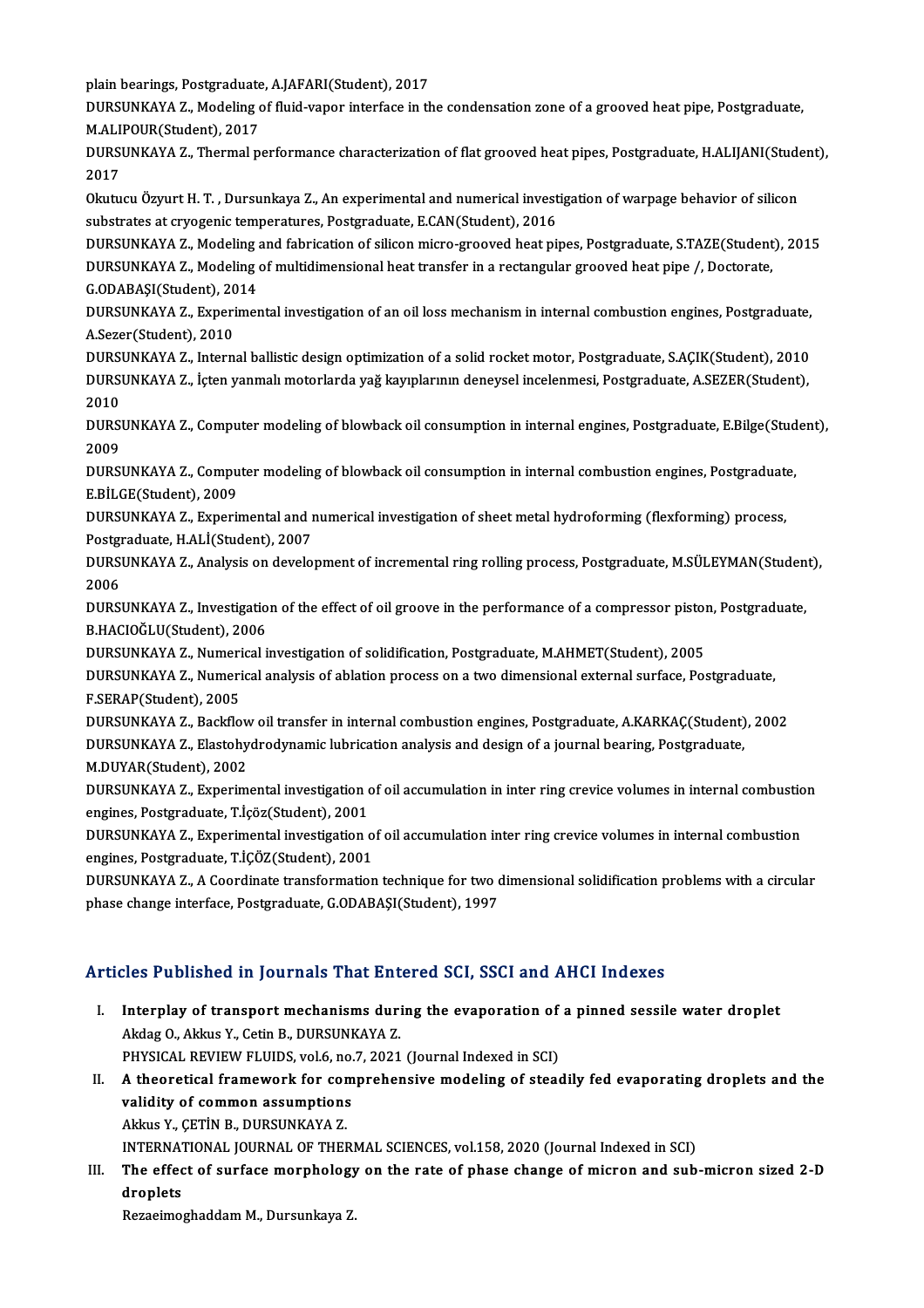NANOSCALE AND MICROSCALE THERMOPHYSICAL ENGINEERING, vol.24, pp.184-200, 2020 (Journal Indexed in<br>SCD NAN<br>SCI)<br>On t NANOSCALE AND MICROSCALE THERMOPHYSICAL ENGINEERING, vol.24, pp.184-200, 2020 (Journ<br>SCI)<br>IV. On the effect of structural forces on a condensing film profile near a fin-groove corner<br>Algaz O. Algaz V. DUBSUNKAVA 7

SCI)<br>On the effect of structural force<br>Akdag O., Akkus Y., DURSUNKAYA Z.<br>INTERNATIONAL COMMUNICATION

Akdag O., Akkus Y., DURSUNKAYA Z.<br>INTERNATIONAL COMMUNICATIONS IN HEAT AND MASS TRANSFER, vol.116, 2020 (Journal Indexed in SCI)

Akdag O., Akkus Y., DURSUNKAYA Z.<br>INTERNATIONAL COMMUNICATIONS IN HEAT AND MASS TRANSFER, vol.116, 2020 (Journal Indexed<br>V. The effect of disjoining pressure on the shape of condensing films in a fin-groove corner<br>Akdag O. Akdag O., Akkus Y., DURSUNKAYA Z.<br>INTERNATIONAL JOURNAL OF THERMAL SCIENCES, vol.142, pp.357-365, 2019 (Journal Indexed in SCI) The effect of disjoining pressure on the shape of condensing films in a fin-groove corner<br>Akdag O., Akkus Y., DURSUNKAYA Z.<br>INTERNATIONAL JOURNAL OF THERMAL SCIENCES, vol.142, pp.357-365, 2019 (Journal Indexed in SCI)<br>I im

Akdag O., Akkus Y., DURSUNKAYA Z.<br>INTERNATIONAL JOURNAL OF THERMAL SCIENCES, vol.142, pp.357-365, 2019 (Journal Indexed in SCI)<br>VI. Limitations of Matching Condensing Film Profile on a Micro Fin with the Groove: Critic Disjoining Pressure Limitations of Matching (<br>Disjoining Pressure<br>Alipour M., DURSUNKAYA Z.<br>NANOSCALE AND MICPOSC

Alipour M., DURSUNKAYA Z.

NANOSCALE AND MICROSCALE THERMOPHYSICAL ENGINEERING, vol.23, no.4, pp.289-303, 2019 (Journal Indexed in SCI) NANOSCALE AND MICROSCALE THERMOPHYSICAL ENGINEERING, vol.23, no.4, pp.289-303,<br>Indexed in SCI)<br>VII. Experimental Thermal Performance Characterization of Flat Grooved Heat Pipes<br>Alliani H. GETIN B. Aldre V. DUBSUNKAVA 7

Indexed in SCI)<br><mark>Experimental Thermal Performance Cha</mark>l<br>Alijani H., ÇETİN B., Akkus Y., DURSUNKAYA Z.<br>HEAT TRANSEER ENCINEERINC .vol 40 pp 79 Experimental Thermal Performance Characterization of Flat Grooved Hea<br>Alijani H., ÇETİN B., Akkus Y., DURSUNKAYA Z.<br>HEAT TRANSFER ENGINEERING, vol.40, pp.784-793, 2019 (Journal Indexed in SCI)<br>An Itanative Solution Annroec

### Alijani H., ÇETİN B., Akkus Y., DURSUNKAYA Z.<br>HEAT TRANSFER ENGINEERING, vol.40, pp.784-793, 2019 (Journal Indexed in SCI)<br>VIII. An Iterative Solution Approach to Coupled Heat and Mass Transfer in a Steadily Fed Evapor HEAT TRANSFER ENGINEERING, vol.40, pp.784-793, 2019 (Journal Indexed in SCI)<br>An Iterative Solution Approach to Coupled Heat and Mass Transfer in a St<br>Water Droplet<br>Akkus Y., CETIN B., DURSUNKAYA Z. An Iterative Solution Approach<br>Water Droplet<br>Akkus Y., ÇETİN B., DURSUNKAYA Z.<br>JOUPMAL OF HEAT TRANSEER TRAI Water Droplet<br>Akkus Y., ÇETİN B., DURSUNKAYA Z.<br>JOURNAL OF HEAT TRANSFER-TRANSACTIONS OF THE ASME, vol.141, no.3, 2019 (Journal Indexed in SCI)<br>REREORMANCE ASSESSMENT OF COMMERCIAL HEAT PIRES WITH SINTERED AND CROQVED W

### Akkus Y., ÇETİN B., DURSUNKAYA Z.<br>JOURNAL OF HEAT TRANSFER-TRANSACTIONS OF THE ASME, vol.141, no.3, 2019 (Journal Indexed in SCI)<br>IX. PERFORMANCE ASSESSMENT OF COMMERCIAL HEAT PIPES WITH SINTERED AND GROOVED WICKS **JOURNAL OF HEAT TRANSFER-TRAN<br>PERFORMANCE ASSESSMENT OF<br>UNDER NATURAL CONVECTION<br>Atau A. Sarjarelan P. Kuseu V. E. Sa** PERFORMANCE ASSESSMENT OF COMMERCIAL HEAT PIPES WITH SINTERED ANI<br>UNDER NATURAL CONVECTION<br>Atay A., Sariarslan B., Kuscu Y. F. , Saygan S., Akkus Y., Gurer A. T. , Cetin B., DURSUNKAYA Z.<br>ISLEH IMI VE TEKNICI DERCISI JOURN

UNDER NATURAL CONVECTION<br>Atay A., Sariarslan B., Kuscu Y. F. , Saygan S., Akkus Y., Gurer A. T. , Cetin B., DURSUNKAYA Z.<br>ISI BILIMI VE TEKNIGI DERGISI-JOURNAL OF THERMAL SCIENCE AND TECHNOLOGY, vol.39, no.2, pp.101-110,<br>2 Atay A., Sariarslan B., Kuscu Y.<br>ISI BILIMI VE TEKNIGI DERGIS<br>2019 (Journal Indexed in SCI)<br>Effect of design and onerat ISI BILIMI VE TEKNIGI DERGISI-JOURNAL OF THERMAL SCIENCE AND TECHNOLOGY, vol.39, no.2, pp.101-110,<br>2019 (Journal Indexed in SCI)<br>X. Effect of design and operating parameters on the thermal performance of aluminum flat groo

### 2019 (Journ<br>Effect of de<br>heat pipes<br>Alijoni H. Co Effect of design and operating parame<br>heat pipes<br>Alijani H., Cetin B., Akkuş Y., Dursunkaya Z.<br>APRLIED.THERMAL ENCINEERING vol 12: heat pipes<br>Alijani H., Cetin B., Akkuş Y., Dursunkaya Z.<br>APPLIED THERMAL ENGINEERING, vol.132, pp.174-187, 2018 (Journal Indexed in SCI)<br>Ture dimensional computational modeling of thin film eveneration

Alijani H., Cetin B., Akkuş Y., Dursunkaya Z.<br>APPLIED THERMAL ENGINEERING, vol.132, pp.174-187, 2018 (Journal Inde<br>XI. Two-dimensional computational modeling of thin film evaporation<br>Althus Y. Tarman H. L. Catin B. Dursunk APPLIED THERMAL ENGINEERING, vol.132, pp<br>Two-dimensional computational modeling<br>Akkuş Y., Tarman H. I. , Cetin B., Dursunkaya Z.<br>INTERNATIONAL JOURNAL OF THERMAL SCIE Two-dimensional computational modeling of thin film evaporation<br>Akkuş Y., Tarman H. I. , Cetin B., Dursunkaya Z.<br>INTERNATIONAL JOURNAL OF THERMAL SCIENCES, vol.121, pp.237-248, 2017 (Journal Indexed in SCI)<br>A numerisel els

## Akkuş Y., Tarman H. I. , Cetin B., Dursunkaya Z.<br>INTERNATIONAL JOURNAL OF THERMAL SCIENCES, vol.121, pp.237-248, 2017 (Journal Indexed in SCI)<br>XII. A numerical algorithm to determine straightness error, surface roughness, INTERNATIONAL JOURNAL OF THERM<br>A numerical algorithm to determine<br>using a fiber optic interferometer<br>Viduum M. Okutusu Oxuut T. Dursun

Yıldırım M., Okutucu-Ozyurt T., Dursunkaya Z. OPTICS AND LASER TECHNOLOGY, vol.85, pp.19-29, 2016 (Journal Indexed in SCI)

### XIII. A new approach to thin film evaporation modeling

AkkuşY.,Dursunkaya Z.

INTERNATIONAL JOURNAL OF HEAT AND MASS TRANSFER, vol.101, pp.742-748, 2016 (Journal Indexed in SCI)

### XIV. MODELING OF TWO-DIMENSIONAL SOLIDIFICATION OF A FINITE CYLINDER

INTERNATIONAL JOURNAL O<br>**MODELING OF TWO-DIME**<br>ODABAŞI G., DURSUNKAYA Z.<br>ISLBILIMI VE TEKNICI DERCI ISI BILIMI VE TEKNIGI DERGISI-JOURNAL OF THERMAL SCIENCE AND TECHNOLOGY, vol.36, no.1, pp.61-68, 2016<br>(Journal Indexed in SCI) (DABAŞI G., DURSUNKA)<br>ISI BILIMI VE TEKNIGI D.<br>(Journal Indexed in SCI)<br>Conoralized transient ISI BILIMI VE TEKNIGI DERGISI-JOURNAL OF THERMAL SCIENCE AND TECHNOLOGY, v<br>(Journal Indexed in SCI)<br>XV. Generalized transient temperature behavior in induction heated workpieces<br> $QVMAN Q$ , DUBSUNKAVA Z, Tekkaya A, E

## (Journal Indexed in SCI)<br>Generalized transient temperature be<br>OKMAN O., DURSUNKAYA Z., Tekkaya A. E.<br>JOUPNAL OF MATERIALS PROCESSING TE Generalized transient temperature behavior in induction heated workpieces<br>OKMAN O., DURSUNKAYA Z., Tekkaya A. E.<br>JOURNAL OF MATERIALS PROCESSING TECHNOLOGY, vol.209, pp.5932-5939, 2009 (Journal Indexed in SCI)<br>Numerical an OKMAN O., DURSUNKAYA Z., Tekkaya A. E.<br>JOURNAL OF MATERIALS PROCESSING TECHNOLOGY, vol.209, pp.5932-5939, 2009 (Jour<br>XVI. Numerical analysis of ablation process on a two dimensional external surface<br>Aykan F. S. , DURSUNKAY

- **JOURNAL OF MATERIALS PRONUMERT**<br>**Numerical analysis of abla**<br>Aykan F. S. , DURSUNKAYA Z.<br>ISL BU IMLVE TEKNICL DEPCI Numerical analysis of ablation process on a two dimensional external surface<br>Aykan F. S. , DURSUNKAYA Z.<br>ISI BILIMI VE TEKNIGI DERGISI-JOURNAL OF THERMAL SCIENCE AND TECHNOLOGY, vol.28, no.1, pp.43-49, 2008<br>(Journal Indove Aykan F. S. , DURSUNKAY<br>ISI BILIMI VE TEKNIGI D<br>(Journal Indexed in SCI)<br>Heat transfor effects
- (Journal Indexed in SCI)<br>XVII. Heat transfer effects on the stability of low speed plane Couette-Poiseuille flow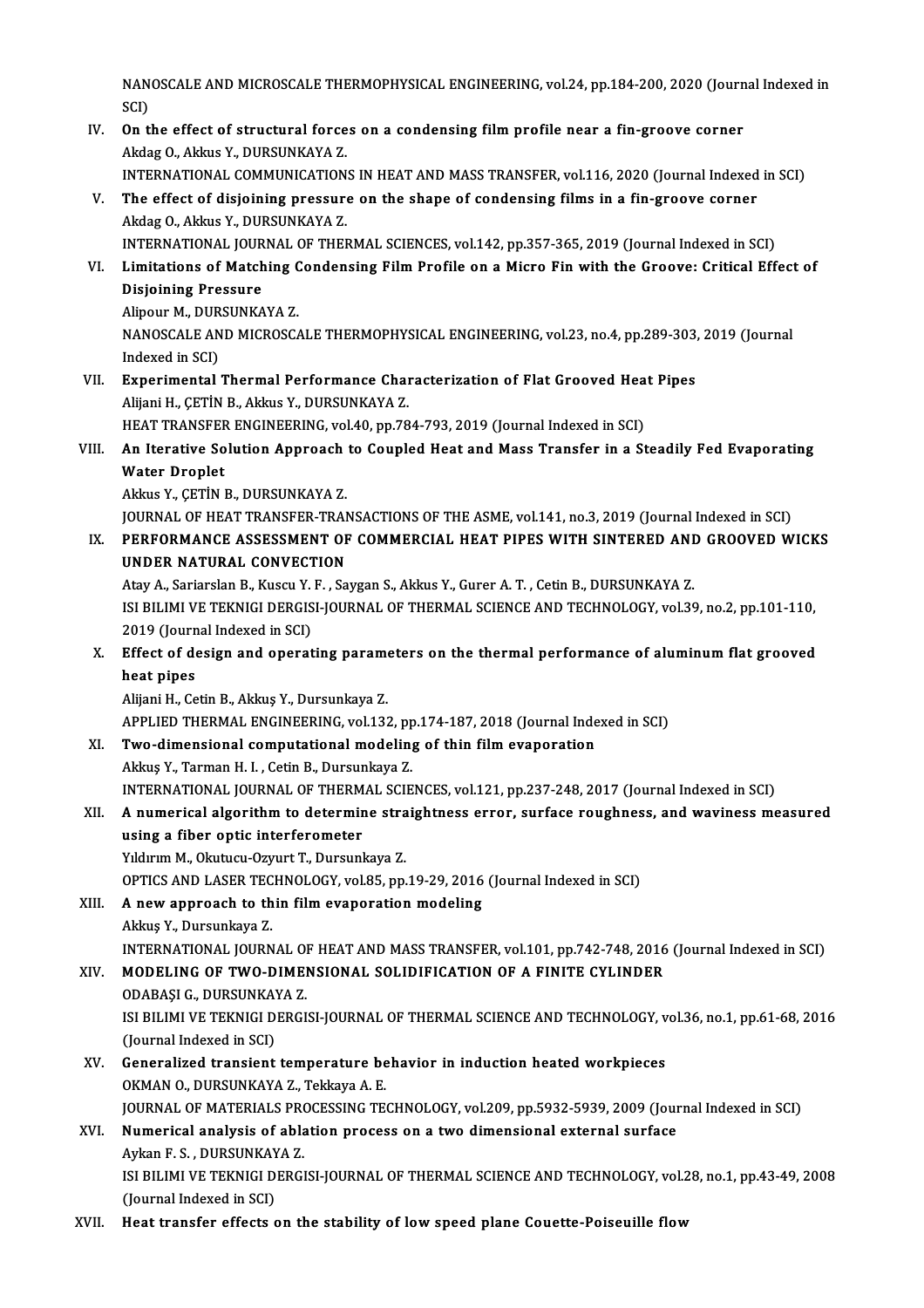OezgenS.,Dursunkaya Z.,EbrincA.A.

Oezgen S., Dursunkaya Z., Ebrinc A. A.<br>HEAT AND MASS TRANSFER, vol.43, no.12, pp.1317-1328, 2007 (Journal Indexed in SCI)<br>Accuracy of the two iteration spectral method for phase shange problems.

- Oezgen S., Dursunkaya Z., Ebrinc A. A.<br>HEAT AND MASS TRANSFER, vol.43, no.12, pp.1317-1328, 2007 (Journal Indexed in<br>XVIII. Accuracy of the two-iteration spectral method for phase change problems<br>Dursunkaya 7. NAIP S. HEAT AND MASS TRAN<br>Accuracy of the two-<br>Dursunkaya Z., NAİR S.<br>APPLIED MATUEMATIC Accuracy of the two-iteration spectral method for phase change problems<br>Dursunkaya Z., NAİR S.<br>APPLIED MATHEMATICAL MODELLING, vol.30, no.12, pp.1515-1524, 2006 (Journal Indexed in SCI)
	-

### XIX. Experimental investigation of oil accumulation in second land of internal combustion engines İÇÖZ T.,Dursunkaya Z. Experimental investigation of oil accumulation in second land of internal combustion engines<br>iÇÖZ T., Dursunkaya Z.<br>JOURNAL OF ENGINEERING FOR GAS TURBINES AND POWER-TRANSACTIONS OF THE ASME, vol.127, no.1,<br>np 206 212, 200

içöz T., Dursunkaya Z.<br>JOURNAL OF ENGINEERING FOR GAS TURB<br>pp.206-212, 2005 (Journal Indexed in SCI)<br>Numerisel selution of Selidification in JOURNAL OF ENGINEERING FOR GAS TURBINES AND POWER-TRANSACTIONS OF THE ASME, vol.127, no.1,<br>pp.206-212, 2005 (Journal Indexed in SCI)<br>XX. Numerical solution of solidification in a square prismusing an algebraic grid generat

pp.206-212, 2005 (Journal<br><mark>Numerical solution of so</mark><br>Dursunkaya Z., ODABAŞI G.<br>HEAT AND MASS TRANSEE Numerical solution of solidification in a square prism using an algeb<br>Dursunkaya Z., ODABAŞI G.<br>HEAT AND MASS TRANSFER, vol.40, pp.91-97, 2003 (Journal Indexed in SCI)<br>Solidification of a finite medium subject to a noviadi

Dursunkaya Z., ODABAŞI G.<br>HEAT AND MASS TRANSFER, vol.40, pp.91-97, 2003 (Journal Indexed in SCI)<br>XXI. Solidification of a finite medium subject to a periodic variation of boundary temperature<br>Dursunkaya Z. Noir S. HEAT AND MASS TRAI<br>Solidification of a fi<br>Dursunkaya Z., Nair S.<br>JOUPNAL OF APPLIED Solidification of a finite medium subject to a periodic variation of boundary temperature<br>Dursunkaya Z., Nair S.<br>JOURNAL OF APPLIED MECHANICS-TRANSACTIONS OF THE ASME, vol.70, no.5, pp.633-637, 2003 (Journal<br>Indeved in SCD Dursunkaya Z., I<br>JOURNAL OF AP<br>Indexed in SCI)<br>A MODEL OF L

JOURNAL OF APPLIED MECHANICS-TRANSACTIONS OF THE ASME, vol.70, no.5, pp.633-637, 2003 (Journal<br>Indexed in SCI)<br>XXII. A MODEL OF PISTON SECONDARY MOTION AND ELASTOHYDRODYNAMIC SKIRT LUBRICATION

## Indexed in SCI)<br>XXII. A MODEL OF PISTON SECONDARY MOTION AND ELASTOHYDRODYNAMIC SKIRT LUBRICATION<br>DURSUNKAYA Z...KERIBAR R.. GANAPATHY V. A MODEL OF PISTON SECONDARY MOTION AND ELASTOHYDRODYNAMIC SKIRT LUBRICATION<br>DURSUNKAYA Z., KERIBAR R., GANAPATHY V.<br>JOURNAL OF TRIBOLOGY-TRANSACTIONS OF THE ASME, vol.116, no.4, pp.777-785, 1994 (Journal Indexed in SCI)<br>Di

DURSUNKAYA Z., KERIBAR R., GANAPATHY V.<br>JOURNAL OF TRIBOLOGY-TRANSACTIONS OF THE ASME, vol.116, no.4, pp.777-785, 1994 (Journal Indexed in SCI<br>XXIII. Diffusion thermo and Thermal diffusion Effects in Transient and Stea **JOURNAL OF TRIB<br>Diffusion therme<br>Vertical Surface<br>DUBSUNKAVA 7- V** Diffusion thermo and Thermal diff<mark>uxed</mark><br>Vertical Surface<br>DURSUNKAYA Z., WİLLİAM MARTİN W.<br>International Journal Of Heat And Mass Vertical Surface<br>DURSUNKAYA Z., WİLLİAM MARTİN W.<br>International Journal Of Heat And Mass Transfer, vol.35, pp.2060-2065, 1992 (Journal Indexed in SCI)<br>AN INTECRATED MODEL OF RINC RACK REREORMANCE

## DURSUNKAYA Z., WİLLİAM MARTİN W.<br>International Journal Of Heat And Mass Transfer, vol.35, pp.206<br>XXIV. AN INTEGRATED MODEL OF RING PACK PERFORMANCE<br>EREPEAR B. DURSUNKAYA Z. ELEMMING M

International Journal Of Heat And Mass Trans<br>**AN INTEGRATED MODEL OF RING PACK<br>KERIBAR R., DURSUNKAYA Z., FLEMMING M.**<br>JOURNAL OF ENCINEERING FOR GAS TURRIN AN INTEGRATED MODEL OF RING PACK PERFORMANCE<br>KERIBAR R., DURSUNKAYA Z., FLEMMING M.<br>JOURNAL OF ENGINEERING FOR GAS TURBINES AND POWER-TRANSACTIONS OF THE ASME, vol.113, no.3,<br>nn 282-289-1991 (Journal Indoved in SCD. KERIBAR R., DURSUNKAYA Z., FLEMMING N<br>JOURNAL OF ENGINEERING FOR GAS TURB<br>pp.382-389, 1991 (Journal Indexed in SCI)<br>A MOVING POUNDARY PROBLEM IN A JOURNAL OF ENGINEERING FOR GAS TURBINES AND POWER-<br>pp.382-389, 1991 (Journal Indexed in SCI)<br>XXV. A MOVING BOUNDARY-PROBLEM IN A FINITE DOMAIN

pp.382-389, 1991 (Journal Indexed in SCI)<br>A MOVING BOUNDARY-PROBLEM IN A FINITE DOMAIN<br>DURSUNKAYA Z., NAIR S.

A MOVING BOUNDARY-PROBLEM IN A FINITE DOMAIN<br>DURSUNKAYA Z., NAIR S.<br>JOURNAL OF APPLIED MECHANICS-TRANSACTIONS OF THE ASME, vol.57, no.1, pp.50-56, 1990 (Journal Indexed<br>in SCD DURSU<br>JOURNA<br>in SCI)

# Articles Published in Other Journals

- rticles Published in Other Journals<br>I. Bğitimde Kalite Yönetimine Bir Örnek ABET 2000 Akreditasyon Süreci<br>ÖCEL 7 B. DURSUNKAVA 7 össe 1 ustronou in ottor<br>Eğitimde Kalite Yönetimin<br>ÖGEL Z.B. , DURSUNKAYA Z.<br>Hacettana Universitesi Egitim ÖGEL Z. B. , DURSUNKAYA Z.<br>Hacettepe Universitesi Egitim Fakultesi Dergisi-Hacettepe University Journal Of Education, vol.20, pp.206-214, 2001 (Refereed Journals of Other Institutions) Hacettepe Universitesi Egitim Fakultesi Dergisi-Hacettepe University Journal Of<br>(Refereed Journals of Other Institutions)<br>II. A Model for Evaporative Consumption of Oil in Reciprocating Engine<br>WAHIDIIZZAMANS KERIRAR R DURS
- (Refereed Journals of Other Institutions)<br>A Model for Evaporative Consumption of Oil in Recipr<br>WAHİDUZZAMAN S., KERİBAR R., DURSUNKAYA Z., KELLY F.<br>SAE Transastions Journal of Eucle and Lubrisanta val 101 pr A Model for Evaporative Consumption of Oil in Reciprocating Engine<br>WAHİDUZZAMAN S., KERİBAR R., DURSUNKAYA Z., KELLY F.<br>SAE Transactions Journal of Fuels and Lubricants, vol.101, pp.1192-1200, 1992 (Refereed Journals of Ot WAHİDUZZA<br>SAE Transact<br>Institutions)<br>A Compreh SAE Transactions Journal of Fuels and Lubricants, vol.101,<br>III. A Comprehensive Model of Piston Skirt Lubrication<br>EXPRESENCAVA 7
- Institutions)<br>A Comprehensive Model o<br>KERİBAR R., DURSUNKAYA Z.<br>SAE Transestions Journal of E KERİBAR R., DURSUNKAYA Z.<br>SAE Transactions Journal of Engines, vol.101, pp.844-852, 1992 (Refereed Journals of Other Institutions) KERİBAR R., DURSUNKAYA Z.<br>SAE Transactions Journal of Engines, vol.101, pp.844-852, 1992 (Refereed Journals of Other Instit<br>IV. Simulation of Secondary Dynamics of Articulated and Conventional Piston Assemblies<br>DURSUNKAYA
- SAE Transactions Journal of E<br>Simulation of Secondary D<br>DURSUNKAYA Z., KERİBAR R.<br>SAE Transactions Journal of E

DURSUNKAYA Z., KERİBAR R.<br>SAE Transactions Journal of Engines, vol.101, pp.853-863, 1992 (Refereed Journals of Other Institutions)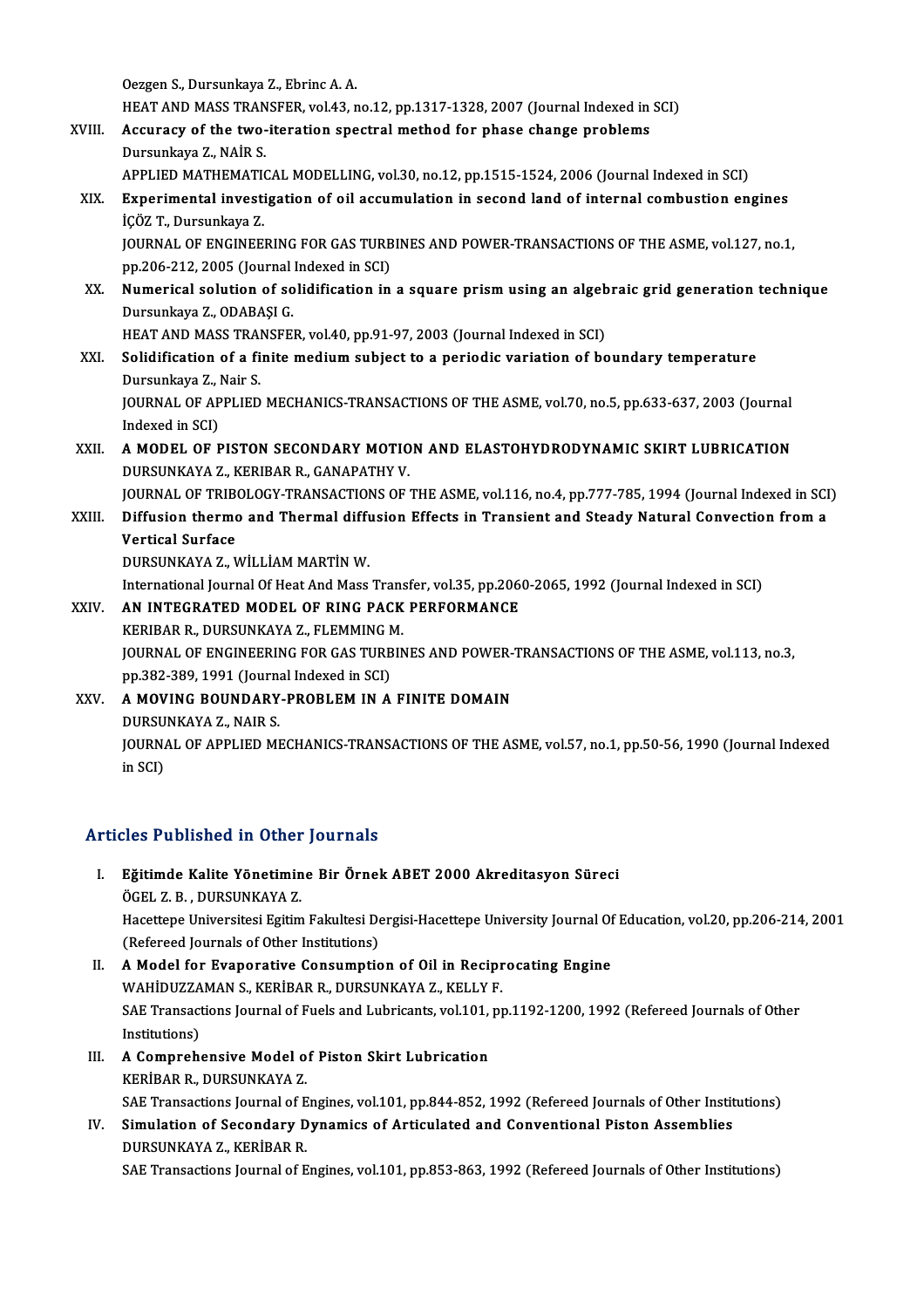### Refereed Congress / Symposium Publications in Proceedings

- efereed Congress / Symposium Publications in Proceedings<br>I. ISI BORUSU ANALİZ ARACI (H-PAT) İLE TİCARİ ISI BORULARININ BENZETİMLENMESİ<br>Saygan S. AKKUS V. CETİN B. DURSUNKAYA Z Saman Saygan S., AKKUŞ Y., ÇETİN B., DURSUNKAYA Z.<br>Saygan S., AKKUŞ Y., ÇETİN B., DURSUNKAYA Z.<br>ULIPTE'21 22. Uluslararası Katlımlı ku Bilimi ve ISI BORUSU ANALİZ ARACI (H-PAT) İLE TİCARİ ISI BORULARININ BENZETİMLENMESİ<br>Saygan S., AKKUŞ Y., ÇETİN B., DURSUNKAYA Z.<br>ULIBTK'21 23. Uluslararası Katılımlı Isı Bilimi ve Tekniği Kongresi, Gaziantep, Turkey, 8 - 10 Septemb Saygan S., AKKUŞ Y., ÇETİN B., DURSUNKAYA Z.<br>ULIBTK'21 23. Uluslararası Katılımlı Isı Bilimi ve Tekniği Kongresi, Gaziantep, Turkey, 8 - 10 September 2021<br>II. İNCE SIVI FİLMLERİN VE DAMLACIKLARINYÜZEYLERİNİN FİBER OPTİ ULIBTK'21 23. Uluslararası Katılımlı Isı Bilimi ve<br>İNCE SIVI FİLMLERİN VE DAMLACIKLARIN<br>İÇİN ÖZGÜN BİR YÖNTEM GELİŞTİRİLMESİ<br>AĞAPTAN VA DUPSUNKAYA 7 İNCE SIVI FİLMLERİN VE DAM<br>İÇİN ÖZGÜN BİR YÖNTEM GEL<br>AĞARTAN Y. A. , DURSUNKAYA Z.<br>III IPTY'21.22. Unglararaz Katlu İÇİN ÖZGÜN BİR YÖNTEM GELİŞTİRİLMESİ<br>AĞARTAN Y. A. , DURSUNKAYA Z.<br>ULIBTK'21 23. Uluslararası Katılımlı Isı Bilimi ve Tekniği Kongresi, Gaziantep, Turkey, 8 - 10 September 2021<br>COK KANALLI DÜZ OLUKLU ISL BORULARININ ISU, R AĞARTAN Y. A. , DURSUNKAYA Z.<br>ULIBTK'21 23. Uluslararası Katılımlı Isı Bilimi ve Tekniği Kongresi, Gaziantep, Turkey<br>III. COK KANALLI DÜZ OLUKLU ISI BORULARININ ISIL PERFORMANS ANALİZİ ULIBTK'21 23. Uluslararası Katılımlı Isı B.<br>ÇOK KANALLI DÜZ OLUKLU ISI BORI<br>Sezmen R. A. , ÇETİN B., DURSUNKAYA Z.<br>ULIPTK'21 22. Uluslararası Katılımlı Isı B. UI. COK KANALLI DÜZ OLUKLU ISI BORULARININ ISIL PERFORMANS ANALIZI<br>Sezmen R. A. , ÇETİN B., DURSUNKAYA Z.<br>ULIBTK'21 23. Uluslararası Katılımlı Isı Bilimi ve Tekniği Kongresi, Gaziantep, Turkey, 8 - 10 September 2021 Sezmen R. A. , ÇETİN B., DURSUNKAYA Z.<br>ULIBTK'21 23. Uluslararası Katılımlı Isı Bilimi ve Tekniği Kongresi, COALESCENCE OF MICRON-SUBMICRON SIZED THIN FILMS<br>FRKAN V B. DURSUNKAYA Z ULIBTK'21 23. Uluslararası Kat<br>COALESCENCE OF MICRON-<br>ERKAN Y. B. , DURSUNKAYA Z.<br>III IPTK'21 22. Uluslararası Kat COALESCENCE OF MICRON-SUBMICRON SIZED THIN FILMS<br>ERKAN Y. B. , DURSUNKAYA Z.<br>ULIBTK'21 23. Uluslararası Katılımlı Isı Bilimi ve Tekniği Kongresi, Gaziantep, Turkey, 8 - 10 September 2021<br>OLUKLU ISL RORULARINDA KURU CALISMA ERKAN Y. B. , DURSUNKAYA Z.<br>ULIBTK'21 23. Uluslararası Katılımlı Isı Bilimi ve Tekniği Kongresi, Gaziantep, Turkey, 8 - 10 September 2<br>V. OLUKLU ISI BORULARINDA KURU ÇALIŞMA REJİMİNİN 3-BOYUTLU BİR MODEL İLE OLARAK<br>İNC ULIBTK'21 23. U<br><mark>OLUKLU ISI B(</mark><br>İNCELENMESİ OLUKLU ISI BORULARINDA KUR<br>İNCELENMESİ<br>Gökçe G., ÇETİN B., DURSUNKAYA Z.<br>III IPTE'21 22. Huslararası Katlımlı İNCELENMESİ<br>Gökçe G., ÇETİN B., DURSUNKAYA Z.<br>ULIBTK'21 23. Uluslararası Katılımlı Isı Bilimi ve Tekniği Kongresi, Gaziantep, Turkey, 8 - 10 September 2021<br>DRYOUT REREORMANCE ASSESSMENT OE CROQVED HEAT RIRES USINC A 2 D CO Gökçe G., ÇETİN B., DURSUNKAYA Z.<br>ULIBTK'21 23. Uluslararası Katılımlı Isı Bilimi ve Tekniği Kongresi, Gaziantep, Turkey, 8 - 10 September 2021<br>VI. DRYOUT PERFORMANCE ASSESSMENT OF GROOVED HEAT PIPES USING A 3-D COMPUT ULIBTK'Z<br><mark>DRYOUT</mark><br>MODEL<br>Gälse C **DRYOUT PERFORMANCE ASSESS<br>MODEL<br>Gökçe G., ÇETİN B., DURSUNKAYA Z.**<br>ATE HEEAT 2021 15th International **MODEL**<br>Gökçe G., ÇETİN B., DURSUNKAYA Z.<br>ATE-HEFAT 2021 15th International Conference Applied Thermal Engineering, Amsterdam, Netherlands, 25 July<br>2021 Gökçe<br>ATE-H<br>2021<br>MODI ATE-HEFAT 2021 15th International Conference Applied Thermal Engineering, Amsterdam, Netherlands, 25 July<br>2021<br>VII. MODELING THE EVAPORATION OF DRYING SESSILE DROPLETS WITH BUOYANCY DRIVEN INTERNAL 2021<br>MODELING TH<br>CONVECTION<br>Aldež O. AKKU MODELING THE EVAPORATION OF DRYIN<br>CONVECTION<br>Akdağ O., AKKUŞ Y., ÇETİN B., DURSUNKAYA Z.<br>12th ICCUMT 2021, Boris Erange 18 May 2022 13th ICCHMT2021, CETIN B., DURSUNKAYA<br>13th ICCHMT 2021, Paris, France, 18 May 2021 Akdağ O., AKKUŞ Y., ÇETİN B., DURSUNKAYA Z.<br>13th ICCHMT 2021, Paris, France, 18 May 2021<br>VIII. PERFORMANCE OF A FLAT GROOVED HEAT PIPE WITH A LOCALIZED HEAT LOAD<br>Sezmen B.A., CETİN B. DURSUNKAYA Z. 13th ICCHMT 2021, Paris, France, 18 May<br>**PERFORMANCE OF A FLAT GROOVEI**<br>Sezmen R.A. , ÇETİN B., DURSUNKAYA Z.<br>12th ICCHMT 2021, Paris, Erance, 18 Mai PERFORMANCE OF A FLAT GROOVED HEAT<br>Sezmen R. A. , ÇETİN B., DURSUNKAYA Z.<br>13th ICCHMT 2021, Paris, France, 18 May 2021<br>Experimental validation of the beat pine at Sezmen R. A. , ÇETİN B., DURSUNKAYA Z.<br>13th ICCHMT 2021, Paris, France, 18 May 2021<br>IX. Experimental validation of the heat pipe evaluation software "Heat Pipe Analysis Toolbox (H-PAT)"<br>Saygan S. AKKUS V. CETİN P. DURSUNKA 13th ICCHMT 2021, Paris, France, 18 May 2021<br>Experimental validation of the heat pipe 6<br>Saygan S., AKKUŞ Y., ÇETİN B., DURSUNKAYA Z.<br>12th ICCHMT 2021, Paris, Erange, 18 May 2021 Experimental validation of the heat pipe evaluation S., AKKUS Y., CETIN B., DURSUNKAYA Z.<br>13th ICCHMT 2021, Paris, France, 18 May 2021<br>Design, construction and commissioning of Saygan S., AKKUŞ Y., ÇETİN B., DURSUNKAYA Z.<br>13th ICCHMT 2021, Paris, France, 18 May 2021<br>X. Design, construction and commissioning of a flat grooved heat pipe with adjustable evaporator and<br>condenser 13th ICCHM<br>Design, cor<br>condenser<br>Saygan S. Di Design, construction and<br>condenser<br>Saygan S., DURSUNKAYA Z.<br>22nd Thermal Science and i condenser<br>Saygan S., DURSUNKAYA Z.<br>22nd Thermal Science and Technology Congress, Kocaeli, Turkey, 11 - 14 September 2019<br>Kanatalk kanal sistemindeki evrylme basıncı veğusme ilişkisinin beyyteyr nevem Saygan S., DURSUNKAYA Z.<br>22nd Thermal Science and Technology Congress, Kocaeli, Turkey, 11 - 14 September 2019<br>XI. Kanatçık-kanal sistemindeki ayrılma basıncı-yoğuşma ilişkisinin boyutsuz parametrelerle incelenmesi<br>AKDAĞ O 22nd Thermal Science and Technology<br>**Kanatçık-kanal sistemindeki ayrılı**<br>AKDAĞ O., AKKUŞ Y., DURSUNKAYA Z.<br><sup>22nd</sup> Thermal Science and Technology 22nd Thermal Science and Technology Congress, Kocaeli, Turkey, 11 - 14 September 2019 AKDAĞ 0., AKKUŞ Y., DURSUNKAYA Z.<br>22nd Thermal Science and Technology Congress, Kocaeli, Turkey, 11 - 14 September 2019<br>XII. Damlacık buharlaşması sırasında gerçekleşen eşzamanlı fiziksel mekanizmaların yinelemeli çözü 22nd Thermal Science and Technolog<br>Damlacık buharlaşması sırasında<br>AKKUŞ Y., ÇETİN B., DURSUNKAYA Z.<br>22nd Thermal Science and Technolog Damlacık buharlaşması sırasında gerçekleşen eşzamanlı fiziksel mekanizmaların<br>AKKUŞ Y., ÇETİN B., DURSUNKAYA Z.<br>22nd Thermal Science and Technology Congress, Kocaeli, Turkey, 11 - 14 September 2019<br>Tisari HAD Programının İ AKKUŞ Y., ÇETİN B., DURSUNKAYA Z.<br>22nd Thermal Science and Technology Congress, Kocaeli, Turkey, 11 - 14 September 2019<br>XIII. Ticari HAD Programının İteratif Kullanımıyla Faz Değişimi Modellenmesi ve Dikdörtgen Kesitli 22nd Thermal Science and Technology Congress, Kocaeli, Turkey, 11 - 14 September 2019<br>Ticari HAD Programının İteratif Kullanımıyla Faz Değişimi Modellenmesi ve Dike<br>Bir Isı Borusunun Isıl Performansının Belirlenmesi<br>Gökce Ticari HAD Programınır<br>Bir Isı Borusunun Isıl P<br>Gökçe G., DURSUNKAYA Z.<br>22nd Thermal Science and Bir Isı Borusunun Isıl Performansının Belirlenmesi<br>Gökçe G., DURSUNKAYA Z.<br>22nd Thermal Science and Technology Congress, İzmit, 11 - 14 September 2019<br>Thermal Berformanes Evalustion Methodology of Crooved Heat Bines I Gökçe G., DURSUNKAYA Z.<br>22nd Thermal Science and Technology Congress, İzmit, 11 - 14 September 2019<br>XIV. Thermal Performance Evaluation Methodology of Grooved Heat Pipes With Rectangular, Trapezoidal 22nd Thermal Science and Technical Performance Eval<br>and Wedge Cross Sections<br>Câkee C. DURSUNKAYA 7
	- Thermal Performance I<br>and Wedge Cross Sectic<br>Gökçe G., DURSUNKAYA Z.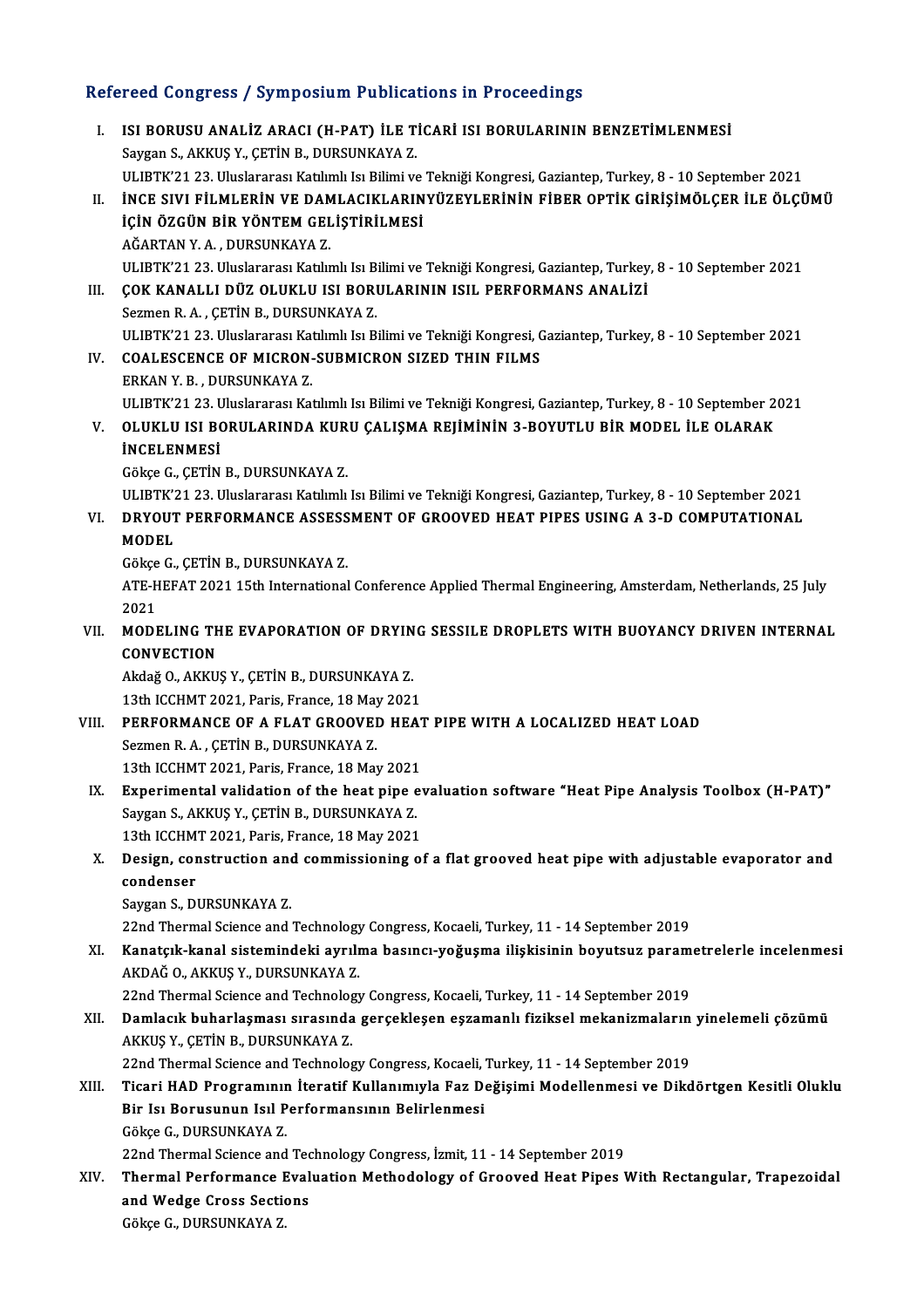16th UK Heat Transfer Conference, Nottingham, United Kingdom, 8 - 10 September 2019

- XV. Comparison of 1-D and 3-D Modeling Methodologies for Flat-Grooved Heat Pipes GökçeG.,AltunkaşO.,ÇETİNB.,DURSUNKAYAZ. Comparison of 1-D and 3-D Modeling Methodologies for Flat-Grooved Heat Pipes<br>Gökçe G., Altunkaş O., ÇETİN B., DURSUNKAYA Z.<br>12th International Conference for Computational Heat Mass Momentum Transfer, Roma, 3 - 06 Septembe
- XVI. Disjoining Pressure Instigated Slope Break of a Condensing Film in a Fin-Groove Corner<br>Akdağ O., Akkuş Y., DURSUNKAYA Z. 12th International Conference for Constructional Conference for Constructional Constructional Constructional Constructional Constructional Constructional Constructional Constructional Constructional Constructional Construc Disjoining Pressure Instigated Slope Break of a Condensing Film in a Fin-Groove Corner<br>Akdağ O., Akkuş Y., DURSUNKAYA Z.<br>12th International Conference for Computational Heat Mass Momentum Transfer, Roma, Italy, 3 - 06 Sept

Akdağ<br>12th I<br>2019<br>Therr 12th International Conference for Computational Heat Mass Momentum Transfer, Roma, Italy, 3 - 06 Se<br>2019<br>XVII. Thermal conduction and high heat dissipation from small volumes: Heat pipe applications<br>DIIBSUNKAVA 7

2019<br><mark>Thermal condu</mark><br>DURSUNKAYA Z.<br>1st Werkeben er Thermal conduction and high heat dissipation from small volumes: Heat pipe applications<br>DURSUNKAYA Z.<br>1st Workshop on TF-X Integrated Processing Unit Technologies, Kocaeli, Turkey, 11 - 13 December 2018<br>An Integforemetrie

1st Workshop on TF-X Integrated Processing Unit Technologies, Kocaeli, Turkey, 11 - 13 December 2018

DURSUNKAYA Z.<br>1st Workshop on TF-X Integrated Processing Unit Technologies, Kocaeli, Turkey, 11 - 13 December 2018<br>2018 XVIII. An Interferometric Apparatus for the Measurement of Oil Film Thickness in a Journal Bearing<br>201 An Interferometric Apparatus for the Measurement of Oil Film Thi<br>DURSUNKAYA Z., JAFARİ TABRİZİ A.<br>2018 STLE Tribology Frontiers Conference, Chicago, 28 - 31 October 2018<br>Oluklu Jay Perulanındaki Akıskanlar Makaniği ve Jay

XIX. Oluklu Isı Borularındaki Akışkanlar Mekaniği ve Isı Transferinin Fiziği 2018 STLE Tribo<br>Oluklu Isı Boru<br>DURSUNKAYA Z.<br>2018 Sumposium Oluklu Isı Borularındaki Akışkanlar Mekaniği ve Isı Transferinin Fiziği<br>DURSUNKAYA Z.<br>2018 Symposium on Advances in Thermal Fluid Sciences, İzmir, Turkey, 28 - 29 June 2018<br>The Effect of Disjoining Bressure on the Condensi

XX. The Effect of Disjoining Pressure on the Condensing Film in a Flat Grooved Heat Pipe<br>ALIPOUR M. DURSUNKAYA Z. 2018 Symposium on Advances<br>The Effect of Disjoining Pr<br>ALİPOUR M., DURSUNKAYA Z.<br>Jaint 10th JUPC and 12th JUPS The Effect of Disjoining Pressure on the Condensing F<br>ALİPOUR M., DURSUNKAYA Z.<br>Joint 19th IHPC and 13th IHPS,, Pisa, Italy, 10 - 14 June 2018<br>Eunonimental Investisation of Thormal Berformanse o

XXI. Experimental Investigation of Thermal Performance of a Silicon Flat Plate Grooved Heat Pipe with an Joint 19th IHPC and 13th IHPS,, P<br>Experimental Investigation of<br>integrated heater and cooler<br>FUPT C ALUANU L CETIN P AF Experimental Investigation of Thermal Performanc<br>integrated heater and cooler<br>KURT C., ALİJANİ H., ÇETİN B., AKKUŞ Y., DURSUNKAYA Z.<br>ASME ICNMM19. Dubrovnik Creatia 10, 13 June 2019 integrated heater and cooler<br>KURT C., ALİJANİ H., ÇETİN B., AKKUŞ Y., DURSUNKAYA 2<br>ASME-ICNMM18, Dubrovnik, Croatia, 10 - 13 June 2018<br>Sinterli V.e Oluklu Jsı Berularının Kuruma Sınırlar

- ASME-ICNMM18, Dubrovnik, Croatia, 10 13 June 2018<br>XXII. Sinterli Ve Oluklu Isı Borularının Kuruma Sınırlarının Deneysel Tespiti ASME-ICNMM18, Dubrovnik, Croatia, 10 - 13 June 2018<br>Sinterli Ve Oluklu Isı Borularının Kuruma Sınırlarının Deneysel Tespiti<br>ATAY A., SARIARSLAN B., KUŞÇU Y., AKKUŞ Y., SAYGAN S., GÜRER A. T. , ÇETİN B., DURSUNKAYA Z.<br>21 Ul Sinterli Ve Oluklu Isı Borularının Kuruma Sınırlarının Deneysel T<br>ATAY A., SARIARSLAN B., KUŞÇU Y., AKKUŞ Y., SAYGAN S., GÜRER A. T. , ÇE<br>21. Ulusal Isı Bilimi Ve Tekniği Kongresi, Turkey, 13 - 16 September 2017<br>Düz oluklu ATAY A., SARIARSLAN B., KUŞÇU Y., AKKUŞ Y., SAYGAN S., GÜRER A. T. , ÇETİN B., DURSUNKAYA Z.<br>21. Ulusal Isı Bilimi Ve Tekniği Kongresi, Turkey, 13 - 16 September 2017<br>XXIII. Düz-oluklu Alüminyum Isı Borularının Isıl Perfor
- 21. Ulusal Isı Bilimi Ve Tekniği Kongresi, Turkey, 13 16 September 2017<br>Düz-oluklu Alüminyum Isı Borularının Isıl Performanslarının Der<br>ALİJANVAND H.A., AKKUŞ Y., ÇETİN B., DURSUNKAYA Z.<br>21. Ulusal Isı Bilimi Ve Tekniği Düz-oluklu Alüminyum Isı Borularının Isıl Performanslarının Deneysel Olarak Incelenmesi
- XXIV. Dışbükey Bir Köşedeki Sıvı Film Akışının Modellenmesi AKDAĞO.,AKKUŞY.,DURSUNKAYAZ. 21. Ulusal Isı Bilimi Ve Tekniği Kongresi, Turkey, 13 - 16 September 2017
- AKDAĞ O., AKKUŞ Y., DURSUNKAYA Z.<br>21. Ulusal Isı Bilimi Ve Tekniği Kongresi, Turkey, 13 16 September 2017<br>XXV. Mikro Oluklu Isı Borusunun Yoğuşma Bölgesinin Kütle Korunumlu Modellenmesi 21. Ulusal Isı Bilimi Ve Tekniği Kon<br>Mikro - Oluklu Isı Borusunun !<br>HARMANCI İ. B. , DURSUNKAYA Z.<br>21. Illusal Isı Bilimi Ve Telmiği Kon Mikro - Oluklu Isı Borusunun Yoğuşma Bölgesinin Kütle Korunun<br>HARMANCI İ. B. , DURSUNKAYA Z.<br>21. Ulusal Isı Bilimi Ve Tekniği Kongresi, Turkey, 13 - 16 September 2017<br>Eunonimental Investisation of Thormal Berformanse of en
- HARMANCI İ. B. , DURSUNKAYA Z.<br>21. Ulusal Isı Bilimi Ve Tekniği Kongresi, Turkey, 13 16 September 2017<br>XXVI. Experimental Investigation of Thermal Performance of an Aluminum Flat-Grooved Heat Pipe 21. Ulusal Isı Bilimi Ve Tekniği Kongresi, Turkey, 13 - 16 September 2017<br>Experimental Investigation of Thermal Performance of an Aluminum Flat-Grooved Heat Pipe<br>ALJANVAD H., ÇETİN B., AKKUŞ Y., DURSUNKAYA Z.<br>ASME Internat Experimental Investigation of Thermal Performance of an Aluminum Flat-Grooved Heat Pipe<br>ALJANVAD H., ÇETİN B., AKKUŞ Y., DURSUNKAYA Z.<br>ASME International Conference On Nanochannels, Microchannels and Minichannels, 27 - 31

XXVII. Investigation of evaporation from a sessile constant shape droplet AKKUŞ Y., ÇETİN B., DURSUNKAYA Z. AKKUŞ Y., ÇETİN B., DURSUNKAYA Z.<br>ASME International Conference On Nanochannels, Microchannels and Minichannels, 27<br>XXVIII. MODELING OF EVAPORATION FROM A SESSILE CONSTANT SHAPE DROPLET

ASME International Conference On Nanochannels, Microchannels and Minichannels, 27 - 31 August 2017

## ASME International Conference On N<br>**MODELING OF EVAPORATION FI**<br>Akkus Y., ÇETİN B., DURSUNKAYA Z.<br>15th ASME International Conference

MODELING OF EVAPORATION FROM A SESSILE CONSTANT SHAPE DROPLET<br>Akkus Y., ÇETİN B., DURSUNKAYA Z.<br>15th ASME International Conference on Nanochannels, Microchannels, and Minichannels, Cambridge, Canada, 27 -<br>20 August 2017 Akkus Y., ÇETİN B., DURSUNKAYA Z.<br>15th ASME International Conference on Nanoch<br>30 August 2017<br>3D modeling of a micro-grooved heat pipe 15th ASME International Conference on Nanocha<br>30 August 2017<br>XXIX. 3D modeling of a micro-grooved heat pipe

- ALİJANVAD H., ÇETİN B., AKKUŞ Y., DURSUNKAYA Z. International Conference on Computational Heat, Mass and Momentum Transfer, 28 May - 01 June 2017 ALIJANVAD H., ÇETIN B., AKKUŞ Y., DURSUNKAYA Z.<br>International Conference on Computational Heat, Mass and Momentum Transfer, 28 May - 01 June 2017<br>XXX. A model of liquid flow on the condensation fin top-groove corner of a m
- International Conference on Computa<br><mark>A model of liquid flow on the con</mark><br>AKDAĞ O., AKKUŞ Y., DURSUNKAYA Z.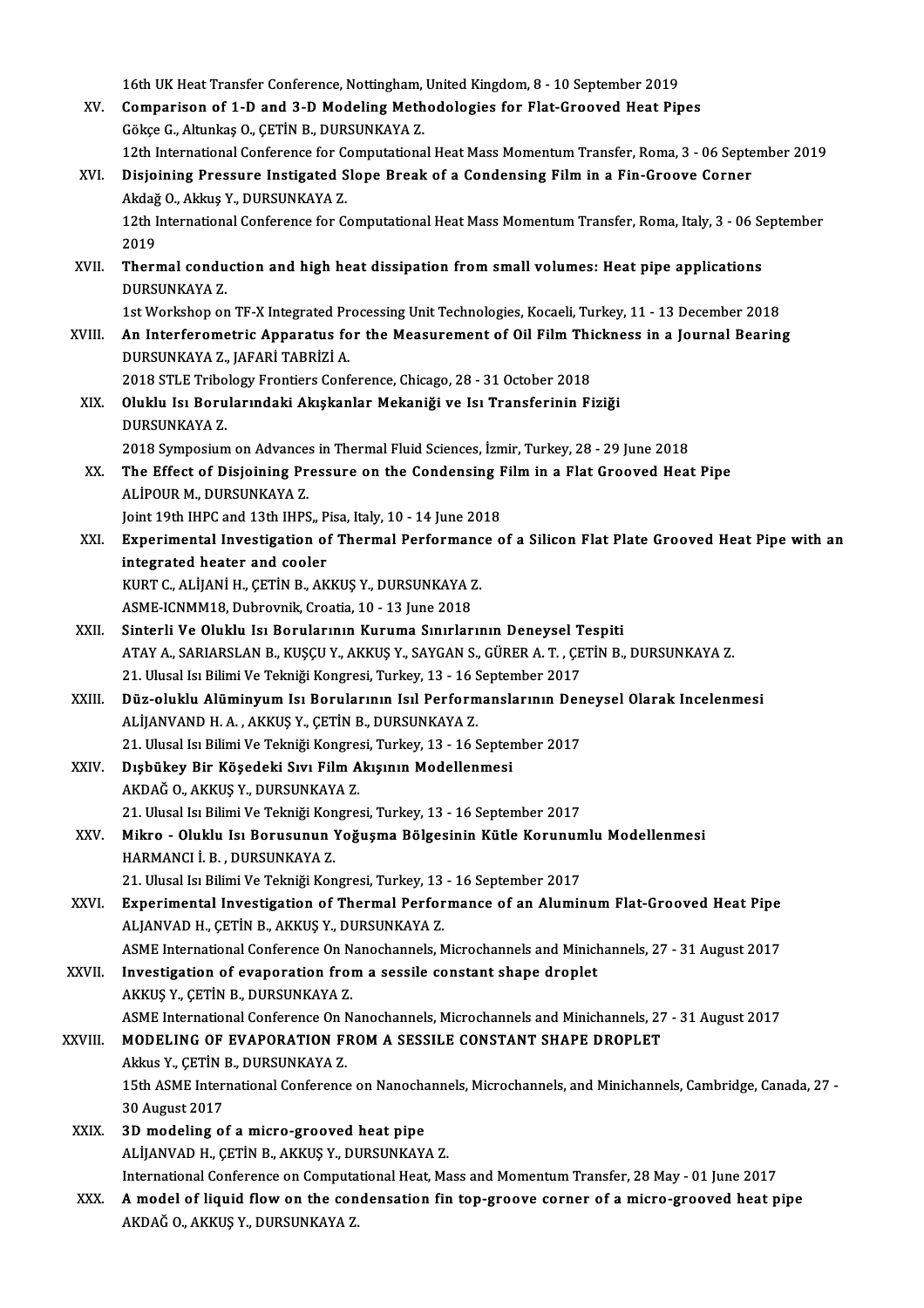|              | International Conference on Computational Heat, Mass and Momentum Transfer, 28 May - 01 June 2017                                                                                |
|--------------|----------------------------------------------------------------------------------------------------------------------------------------------------------------------------------|
| XXXI.        | Condensation modeling on the fin top of a micro-grooved heat pipe<br>ALİPOUR M., DURSUNKAYA Z.                                                                                   |
|              | 26th canadian Congress of Applied Mechanics, 29 May - 01 June 2017                                                                                                               |
| XXXII.       | Experimental Investigation of Micro Grooved Heat Pipes on Silicon and Aluminum                                                                                                   |
|              | ALIJANI H., ÇETIN B., DURSUNKAYA Z.                                                                                                                                              |
|              | 5th Micro and Nano Flows Conference, Milan, Italy, 11 - 14 September 2016                                                                                                        |
| XXXIII.      | Thin Film Evaporation in Grooved Heat Pipes                                                                                                                                      |
|              | AKKUŞ Y., DURSUNKAYA Z.                                                                                                                                                          |
|              | International Conference of Microfluidics, Nanofluidics and Lab-on-a-Chip, Dalian, China, 10 - 12 June 2016                                                                      |
| <b>XXXIV</b> | INTERNAL BALLISTIC DESIGN OPTIMIZATION OF SOLID ROCKET MOTORSWITH DIRECT SEARCH                                                                                                  |
|              | <b>METHOD</b>                                                                                                                                                                    |
|              | AÇIK S., DURSUNKAYA Z., TOKER A.                                                                                                                                                 |
| <b>XXXV</b>  | Space Propulsion 2016, ROMA, Italy, 2 - 06 June 2016<br>Investigation of warpage behavior of single crystal silicon on a silicon Adhesive ceramic integrated                     |
|              | structure at cryogenic temperatures                                                                                                                                              |
|              | BALOĞLU C., OKUTUCU ÖZYURT H. T., DURSUNKAYA Z.                                                                                                                                  |
|              | IMAPS 12th International Conference and Exhibition on Device Packaging, Fountain Hills, United States Of America,                                                                |
|              | 14 - 17 March 2016                                                                                                                                                               |
| <b>XXXVI</b> | DİKDÖRTGEN KESİTLİ ISI BORUSU İÇİN ÜÇ BOYUTLU ISI TRANSFER ANALİZİ                                                                                                               |
|              | GÜLNİHAL O., DURSUNKAYA Z.                                                                                                                                                       |
|              | ULIBTK'15 20. Ulusal Isı Bilimi ve Tekniği Kongresi, Balıkesir, Turkey, 2 - 05 September 2015                                                                                    |
| XXXVII.      | MİKRO OLUKLU ISI BORUSU ÜRETİMİ İÇİN FARKLI MİKRO ÜRETİM YÖNTEMLERİNİN İRDELENMESİ                                                                                               |
|              | SERDAR T., ÇETİN B., Yılmaz M., DURSUNKAYA Z.                                                                                                                                    |
| XXXVIII.     | ULIBTK'15 20. Ulusal Isı Bilimi ve Tekniği Kongresi, Balıkesir, Turkey, 2 - 05 September 2015<br>Mikroelektronik Aygıtların Düşük Sıcaklıkta Şekil Değiştirmelerinin İncelenmesi |
|              | EYÜP CAN B., OKUTUCU ÖZYURT H. T., DURSUNKAYA Z.                                                                                                                                 |
|              | ULIBTK'15 20. Ulusal Isı Bilimi ve Tekniği Kongresi, Balıkesir, Turkey, 2 - 05 September 2015                                                                                    |
| <b>XXXIX</b> | INVESTIGATION OF EVAPORATION MODELS IN THE MICRO REGION OF GROOVED HEAT PIPES AND                                                                                                |
|              | PROPOSAL OF A NEW SOLUTION PROCEDURE                                                                                                                                             |
|              | AKKUŞ Y., DURSUNKAYA Z.                                                                                                                                                          |
|              | ULIBTK'15 20. Ulusal Isı Bilimi ve Tekniği Kongresi, Balıkesir, Turkey, 2 - 05 September 2015                                                                                    |
| XL.          | Three-Dimensional Grain Design Optimization of Solid Rocket Motors                                                                                                               |
|              | Yucel O., Acik S., Toker K. A., DURSUNKAYA Z., AKSEL M. H.<br>7th International Conference on Recent Advances in Space Technologies (RAST), İstanbul, Turkey, 16 - 19 June       |
|              | 2015, pp 471-476                                                                                                                                                                 |
| XLI.         | Three Dimensional Grain Design Optimizationof Solid Rocket Motors                                                                                                                |
|              | YÜCEL O., SEVDA A., ATILGAN T., DURSUNKAYA Z., AKSEL M. H.                                                                                                                       |
|              | RAST 2015, 16 - 19 June 2015                                                                                                                                                     |
| XLII.        | MULTI PHYSICS MODELING OF SILICON BASEDMICRO GROOVED HEAT PIPE                                                                                                                   |
|              | SERDAR T., ÇETİN B., DURSUNKAYA Z.                                                                                                                                               |
|              | 8th ICCHMT, 25 - 28 May 2015                                                                                                                                                     |
| XLIII.       | İçten Yanmalı Motorlardaki Gaz Geri Akışıyla Yağ Kaybının İncelenmesi                                                                                                            |
|              | Bilge E, DURSUNKAYA Z                                                                                                                                                            |
| XLIV.        | 19. Ulusal Isı Bilimi ve Tekniği Kongresi, Samsun, Turkey, 9 - 12 September 2013<br>AN INTERFEROMETRIC TECHNIQUE FOR MEASURING MICRON LEVEL CLEARANCES FILLED WITH A             |
|              | <b>LUBRICANT</b>                                                                                                                                                                 |
|              | Yildirim M., DURSUNKAYA Z., Okutucu T.                                                                                                                                           |
|              | STLE/ASME International Joint Tribology Conference, San-Francisco, Costa Rica, 17 - 20 October 2010, pp.167-169                                                                  |
| XLV.         | Effect of Surface Texture on Compressor Piston Lubrication                                                                                                                       |
|              | Hacıoğlu B., DURSUNKAYA Z.                                                                                                                                                       |
|              |                                                                                                                                                                                  |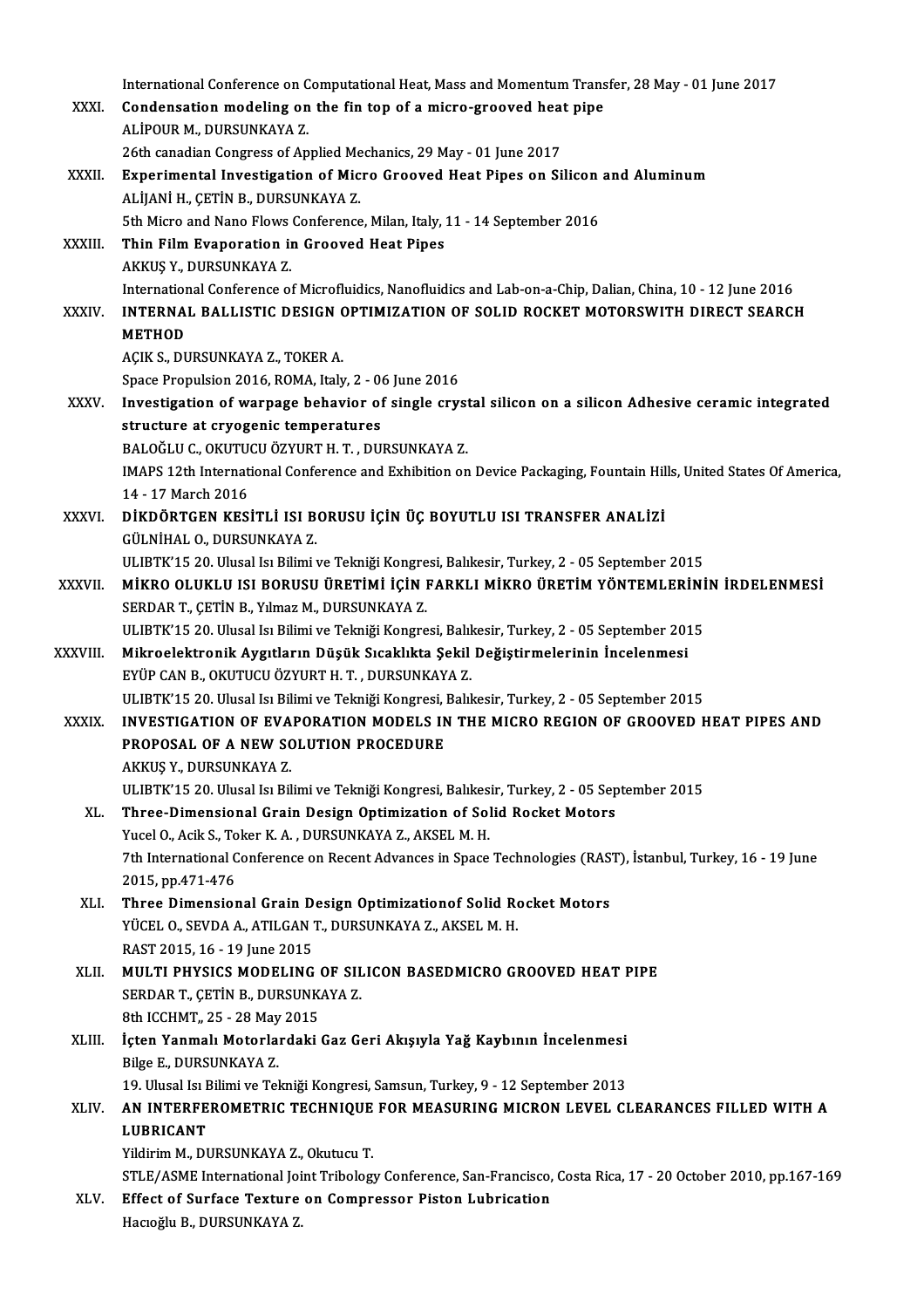International Compressor Engineering Conference at Purdue, West Lafayette, United States Of America, 12 - 15 July<br>2010 Intern<br>2010<br>DEVE

### International Compressor Engineering Conference at Purdue, West Lafayette, United States Of America, 12 - 15 Ju<br>2010<br>XLVI. DEVELOPMENT OF AN INTERFEROMETRIC TECHNIQUE TO BE USED IN MEASURING MICRON LEVEL 2010<br>DEVELOPMENT OF AN INTERFEROMETRIC<br>CLEARANCES FILLED WITH A LUBRICANT<br>Vildinim M. DUBSUNKAVA 7, Okutugu T DEVELOPMENT OF AN INTERFEROM<br>CLEARANCES FILLED WITH A LUBR<br>Yildirim M., DURSUNKAYA Z., Okutucu T.<br>ASME/STI E International Ioint Tribology CLEARANCES FILLED WITH A LUBRICANT<br>Yildirim M., DURSUNKAYA Z., Okutucu T.<br>ASME/STLE International Joint Tribology Conference, Tennessee, United States Of America, 19 - 21 October 2009,<br>pp.151-153 Yildirim M., DURSUNKAYA Z., Okutucu T. ASME/STLE International Joint Tribology Conference, Tennessee, United States Of America, 19 - 2:<br>pp.151-153<br>XLVII. Experimental Investigation Micron Level Clearances Using Fiber Optic Interferometry<br>Veloum M. OVUTUCU ÖZVUP pp.151-153<br><mark>Experimental Investigation Micron Level Cleara</mark><br>Yıldırım M., OKUTUCU ÖZYURT H. T. , DURSUNKAYA Z.<br>11th International Conference en Tribolegy, Belgrade Yıldırım M., OKUTUCU ÖZYURT H. T., DURSUNKAYA Z.<br>11th International Conference on Tribology, Belgrade, Serbia, 13 - 15 May 2009 Yıldırım M., OKUTUCU ÖZYURT H. T. , DURSUNKAYA Z.<br>11th International Conference on Tribology, Belgrade, Serbia, 13 - 15<br>XLVIII. Effect of Oil Feed Groove on Compressor Piston Lubrication<br>Hesteriu B. DURSUNKAYA Z. 11th International Conferenc<br>Effect of Oil Feed Groove<br>Hacıoğlu B., DURSUNKAYA Z.<br>10th International Compress Hacıoğlu B., DURSUNKAYA Z.<br>19th International Compressor Engineering Conference at Purdue, West Lafayette, United States Of America, 14 -17 July2008 19th International Compressor Engineering Confere<br>17 July 2008<br>XLIX. İki Boyutlu Dış Yüzeylerde Isıl Aşınma Analizi 17 July 2008<br>İki Boyutlu Dış Yüzeylerde<br>Aykan F. S. , DURSUNKAYA Z.<br>16 Hlusal Ja Bilimi ve Telmiği İki Boyutlu Dış Yüzeylerde Isıl Aşınma Analizi<br>Aykan F. S. , DURSUNKAYA Z.<br>16. Ulusal Isı Bilimi ve Tekniği Kongresi, Kayseri, Turkey, 30 May - 02 June 2007<br>Hish Speed Couette - Peiseville Flow Stebility in Boyerse Flow Co Aykan F. S. , DURSUNKAYA Z.<br>16. Ulusal Isı Bilimi ve Tekniği Kongresi, Kayseri, Turkey, 30 May - 02 June 2007<br>1. High Speed Couette—Poiseuille Flow Stability in Reverse Flow Conditions<br>Ebrinç A. A. , ÖZGEN S., DURSUNKAYA Z 16. Ulusal Isı Bilimi ve Tekniği Kongresi,<br>High Speed Couette—Poiseuille Flov<br>Ebrinç A. A. , ÖZGEN S., DURSUNKAYA Z.<br>4th JASME (WSEAS International Conform High Speed Couette—Poiseuille Flow Stability in Reverse Flow Conditions<br>Ebrinç A. A. , ÖZGEN S., DURSUNKAYA Z.<br>4th IASME/WSEAS International Conference on Fluid Mechanics and Aerodynamics, Girit, Greece, 21 - 23 August<br>200 Ebring<br>4th IA<br>2006<br>Desig 4th IASME/WSEAS International Conference on Fluid Mechanics and Aerodynamics, Girit, Greece, 21 - 23<br>2006<br>LI. Design Improvement Based on Wear of a Compressor Bearing Using an Elastohydrodynamic<br>Inhrigation Mode 2006<br>Design Improveme<br>Lubrication Mode<br>Duver M. DURSUNK Design Improvement Ba<br>Lubrication Mode<br>Duyar M., DURSUNKAYA Z.<br>International Compressor I Lubrication Mode<br>Duyar M., DURSUNKAYA Z.<br>International Compressor Engineering Conference at Purdue, West Lafayette, United States Of America, 17 - 20 July<br>2006 Duyar M., DURSUNKAYA Z. International Compressor Engineering Conference at Purdue, West Laf<br>2006<br>LII. Isı Transferinin Couette-Poiseuille Akışının Kararlılığına Etkisi<br>ÖZCEN S. Ehring A.A. DURSUNKAYA Z 2006<br>Isı Transferinin Couette-Poiseuille<br>ÖZGEN S., Ebrinç A. A. , DURSUNKAYA Z.<br>15. Ulucel Isı Bilimi ve Telmiği Kongresi Isı Transferinin Couette-Poiseuille Akışının Kararlılığına Etkisi<br>ÖZGEN S., Ebrinç A. A. , DURSUNKAYA Z.<br>15. Ulusal Isı Bilimi ve Tekniği Kongresi, Trabzon, Turkey, 7 - 09 September 2005<br>Heet Transfor Effects on the Stabil ÖZGEN S., Ebrinç A. A., DURSUNKAYA Z.<br>15. Ulusal Isi Bilimi ve Tekniği Kongresi, Trabzon, Turkey, 7 - 09 September 2005<br>LIII. Heat Transfer Effects on the Stability of Low-speed Couette—Poiseuille Flow<br>ÖZGEN S., DURSUNKAYA 15. Ulusal Isı Bilimi ve Tekniği Kongresi,<br>Heat Transfer Effects on the Stabili<br>ÖZGEN S., DURSUNKAYA Z., Ebrinç A. A.<br>Third Ankara International Aerospace C Heat Transfer Effects on the Stability of Low-speed Couette—Poiseuille Flow<br>ÖZGEN S., DURSUNKAYA Z., Ebrinç A. A.<br>Third Ankara International Aerospace Conference, Ankara, Turkey, 22 - 25 August 2005<br>High Speed Visseus Plan LIV. High Speed Viscous Plane Couette—Poiseuille Flow Stability<br>Ebrinç A. A., DURSUNKAYA Z., ÖZGEN S. Third Ankara International Aerospace C<br>High Speed Viscous Plane Couette—<br>Ebrinç A. A. , DURSUNKAYA Z., ÖZGEN S.<br>Third Ankara International Aerospace C High Speed Viscous Plane Couette—Poiseuille Flow Stability<br>Ebrinç A. A. , DURSUNKAYA Z., ÖZGEN S.<br>Third Ankara International Aerospace Conference, Ankara, Turkey, 22 - 25 August 2005<br>APET 2000 Sünesi: Pirimin Özgönevi Değm LV. ABET 2000 Süreci: Birimin Özgörevi Doğrultusunda Eğitim Programı Tasarımı DURSUNKAYA Z. Third Ankara Int<mark><br>ABET 2000 Sür</mark><br>DURSUNKAYA Z.<br>Elektrik Elektron ABET 2000 Süreci: Birimin Özgörevi Doğrultusunda Eğitim Programı Tasarımı<br>DURSUNKAYA Z.<br>Elektrik, Elektronik, Bilgisayar Mühendislik Eğitimi 1. Ulusal Sempozyumu, Ankara, Turkey, 30 April - 05 May 2003,<br>nn <sup>22-22</sup> DURSUNK<br>Elektrik, E<br>pp.22-23<br>Dosian J Elektrik, Elektronik, Bilgisayar Mühendislik Eğitimi 1. Ulusal Sempozyumu, Ankara, Turkey, 30 April - 05 May 2<br>pp.22-23<br>LVI. Design Improvement of a Compressor Bearing Using an Elastohydrodynamic Lubrication Model pp.22-23<br>Design Improvement of<br>Duyar M., DURSUNKAYA Z.<br>International Compressor I Design Improvement of a Compressor Bearing Using an Elastohydrodynamic Lubrication Model<br>Duyar M., DURSUNKAYA Z.<br>International Compressor Engineering Conference at Purdue, West Lafayette, United States Of America, 16 - 19 Duyar<br>Intern<br>2002<br>Oil Le International Compressor Engineering Conference at Purdu<br>2002<br>LVII. Oil Loss Mechanisms due to In-cylinder Components<br>DURSINKAVA 7 2002<br>LVII. Oil Loss Mechanisms due to In-cylinder Components<br>DURSUNKAYA Z. Oil Loss Mechanisms due to In-cylinder Components<br>DURSUNKAYA Z.<br>International Conference on Automotive Technology, ICAT 2000, İstanbul, Turkey, 19 - 20 October 2000<br>Prenaring students for the international envirorment of 2 DURSUNKAYA Z.<br>International Conference on Automotive Technology, ICAT 2000, İstanbul, Turkey, 19 - 20 October 2000<br>LVIII. Preparing students for the international environment of 21st century in Middle East Technical Internationa<br>Preparing<br>University<br>DURSUNKAN Preparing students for the<br>University<br>DURSUNKAYA Z., ÜÇTUĞ M. Y.<br>International Millenial Confere University<br>DURSUNKAYA Z., ÜÇTUĞ M. Y.<br>International Millenial Conference on Engineering Education, Manila, Philippines, 27 - 29 January 2000

LIX. Analysis of Piston Slap Using an Elastohydrodynamic Piston Lubrication Model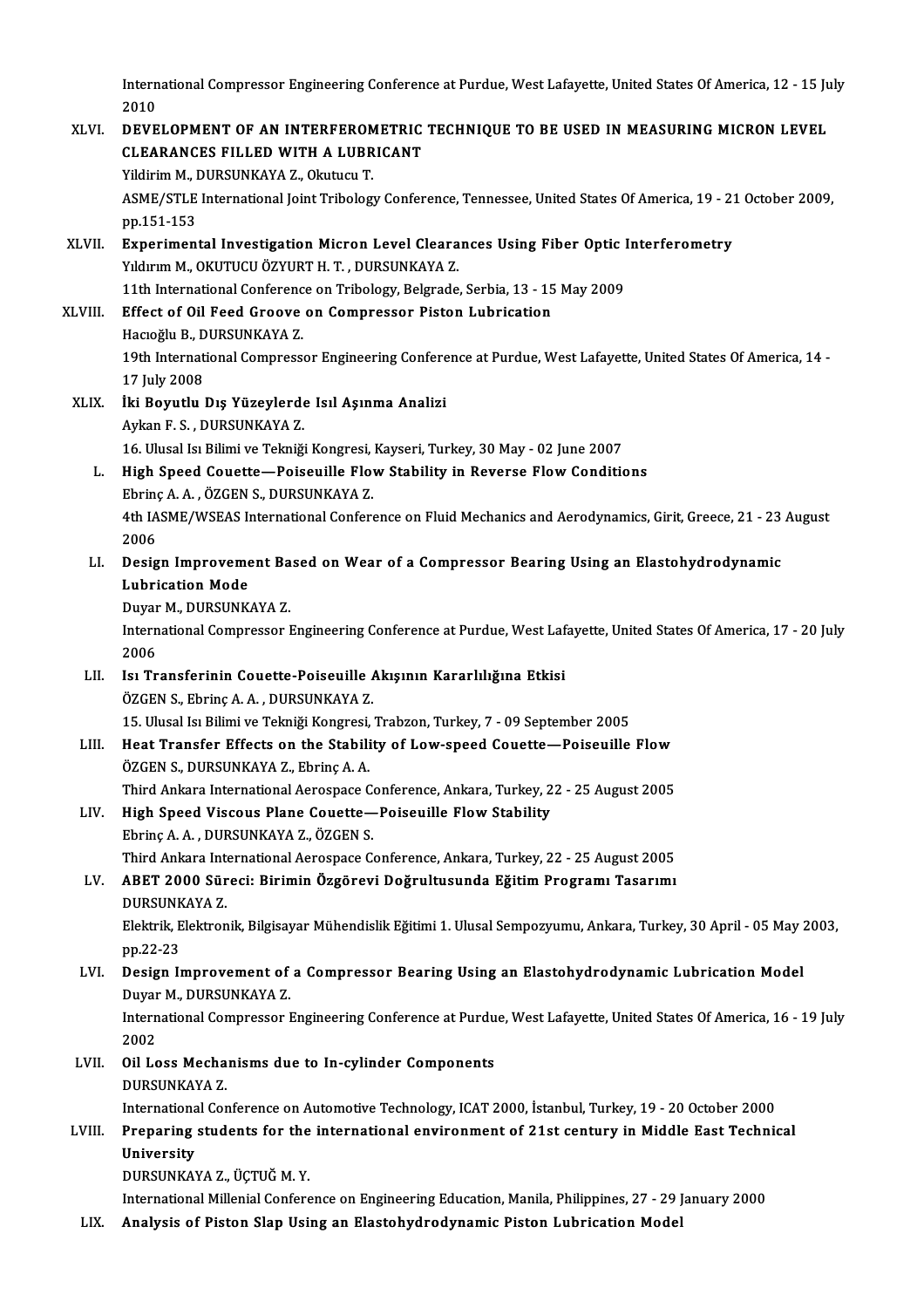DURSUNKAYAZ.

DURSUNKAYA Z.<br>International Conference on Lubrication Techniques, İstanbul, Turkey, 27 - 28 October 1999<br>Mühandialik Programlarının Akraditasyonunda Yani Yaklasımlar

- DURSUNKAYA Z.<br>International Conference on Lubrication Techniques, İstanbul, Turkey, 27<br>LX. Mühendislik Programlarının Akreditasyonunda Yeni Yaklaşımlar<br>DURSUNKAYA 7 International Cor<br><mark>Mühendislik Pr</mark><br>DURSUNKAYA Z.<br>TMMOP Mühand Mühendislik Programlarının Akreditasyonunda Yeni Yaklaşımlar<br>DURSUNKAYA Z.<br>TMMOB Mühendislik Mimarlik Egitimi Sempozyumu, İstanbul, Turkey, 22 - 24 October 1999, vol.200<br>Exporimental and Numerical Investigation of Bing Dun
	-
- DURSUNKAYA Z.<br>TMMOB Mühendislik Mimarlik Egitimi Sempozyumu, İstanbul, Turkey, 22 24 October 1999, vol.200<br>LXI. Experimental and Numerical Investigation of Ring Dynamics and Blowby in a Diesel Engine<br>DIIRSUNKAYA Z. Korib TMMOB Mühendislik Mimarlik Egitimi Sempoz<br>Experimental and Numerical Investigation<br>DURSUNKAYA Z., Keribar R., Richardson D. E.<br>SAE International Congress and Exhibition, D. Experimental and Numerical Investigation of Ring Dynamics and Blowby in a Diesel E<br>DURSUNKAYA Z., Keribar R., Richardson D. E.<br>SAE International Congress and Exhibition, Detroit, United States Of America, 1 - 05 March 1993 DURSUNKAYA Z., Keribar R., Richardson D. E.<br>SAE International Congress and Exhibition, Detroit, United States Of America, 1 - 05 March 1993<br>LXII. An Integrated Design Analysis Methodology to Address Piston Tribological Iss
- Keribar R., DURSUNKAYA Z., Venkatesh G. An Integrated Design Analysis Methodology to Address Piston Tribological Issues<br>Keribar R., DURSUNKAYA Z., Venkatesh G.<br>SAE International Congress and Exhibition, Detroit, United States Of America, 1 - 05 March 1993<br>A Mode
- Keribar R., DURSUNKAYA Z., Venkatesh G.<br>SAE International Congress and Exhibition, Detroit, United States Of America, 1 05 March<br>LXIII. A Model of Piston Secondary Motion and Elastohydrodynamic Skirt Lubrication LXIII. A Model of Piston Secondary Motion and Elastohydrodynamic Skirt Lubrication<br>DURSUNKAYA Z., Keribar R., Ganapathy V. A Model of Piston Secondary Motion and Elastohydrodynamic Skirt Lubrication<br>DURSUNKAYA Z., Keribar R., Ganapathy V.<br>ASME Energy Sources and Technology Conference and Exhibition, Houston, United States Of America, 31 Januar DURSUNKAYA Z., K<br>ASME Energy Soure<br>04 February 1993<br>Model of nisten c
- ASME Energy Sources and Technology Conference and Exhibition, Houston, United State<br>04 February 1993<br>LXIV. Model of piston secondary motion and elastohydrodynamic skirt lubrication<br>Dursunksus 7, Koribar B, Cananathy V. 04 February 1993<br>Model of piston secondary motion and elastohydrodynamic skirt lubrication<br>Dursunkaya Z., Keribar R., Ganapathy V.

Energy-Sources Technology Conference and Exhibition, Houston, TX, USA, 31 January - 04 February 1993, pp.1-11

Dursunkaya Z., Keribar R., Ganapathy V.<br>Energy-Sources Technology Conference and Exhibition, Houston, TX, USA, 31 January - 04 February 1993, pp.1-11<br>LXV. Experimental and numerical investigation of inter-ring gas pressure Energy-Sources Technology Conference and<br>Experimental and numerical investigat<br>Dursunkaya Z., Keribar R., Richardson D.E.<br>International Congress and Eunesition Des Experimental and numerical investigation of inter-ring gas pressures and blowby in a c<br>Dursunkaya Z., Keribar R., Richardson D. E.<br>International Congress and Exposition, Dearborn, MI, United States Of America, 1 - 05 March

International Congress and Exposition, Dearborn, MI, United States Of America, 1 - 05 March 1993

Dursunkaya Z., Keribar R., Richardson D. E.<br>International Congress and Exposition, Dearborn, MI, United :<br>LXVI. Modeling of piston secondary dynamics and tribology<br>Keribar R., Dursunkaya Z. Modeling of piston secondary dynamics and tribology<br>Keribar R., Dursunkaya Z.<br>Proceedings of the Annual Automotive Technology Development Contractors' Coordination Meeting, Dearborn, MI,<br>USA 28 - 31 October 1991 pp.657.677

Keribar R., Dursunkaya Z.<br>Proceedings of the Annual Automotive 1<br>USA, 28 - 31 October 1991, pp.657-677<br>A model for evenerative consumpti Proceedings of the Annual Automotive Technology Development Contractors' Coordination<br>USA, 28 - 31 October 1991, pp.657-677<br>LXVII. A model for evaporative consumption of lubricating oil in reciprocating engines<br>Webiduggene

### USA, 28 - 31 October 1991, pp.657-677<br>A model for evaporative consumption of lubricati<br>Wahiduzzaman S., Keribar R., Dursunkaya Z., Kelley F. A.<br>International Eucle and Lubricante Meeting and Eunesiti A model for evaporative consumption of lubricating oil in reciprocating engines<br>Wahiduzzaman S., Keribar R., Dursunkaya Z., Kelley F. A.<br>International Fuels and Lubricants Meeting and Exposition, San Francisco, CA, United Wahiduzzaman S., Keribar R., Dursunkaya Z., Kelley F. A.<br>International Fuels and Lubricants Meeting and Exposition

- International Fuels and Lubricants Meeting and Exposition, Sar<br>October 1992<br>LXVIII. Modeling of Piston Secondary Dynamics and Tribology<br>Veriber B. DUBSUNKANA 7 Modeling of Piston Secondary Dynamics and Tribology<br>Keribar R., DURSUNKAYA Z.
	-

Modeling of Piston Secondary Dynamics and Tribology<br>Keribar R., DURSUNKAYA Z.<br>Annual Automotive Technology Development Contractors'xx Coordination Meeting, Dearborn, United States Of<br>America 01 Mev 1991 Keribar R., DURSUNKA<br>Annual Automotive Tec<br>America, 01 May 1991<br>Integrated modeling Annual Automotive Technology Development Contractors<br>America, 01 May 1991<br>LXIX. Integrated modeling of ring pack performance<br>Karibar B. Duraunkaya 7. Elemning M. E

America, 01 May 1991<br>Integrated modeling of ring pack per<br>Keribar R., Dursunkaya Z., Flemming M. F.<br>Preseedings of the Annual Automative Te Integrated modeling of ring pack performance<br>Keribar R., Dursunkaya Z., Flemming M. F.<br>Proceedings of the Annual Automotive Technology Development Contractors' Meeting, Dearborn, MI, USA, 22 - 25<br>October 1990, pp.353-366 Keribar R., Dursunkaya Z., l<br>Proceedings of the Annual<br>October 1990, pp.353-366<br>An Integrated Model of Proceedings of the Annual Automotive Technology De<br>October 1990, pp.353-366<br>LXX. An Integrated Model of Ring Pack Performance<br>Keribar B. DUBSUNKAVA 7. Flamming M

October 1990, pp.353-366<br>An Integrated Model of Ring Pack Per<br>Keribar R., DURSUNKAYA Z., Flemming M.<br>12th Annual Fall Technical Conference of . Keribar R., DURSUNKAYA Z., Flemming M.<br>12th Annual Fall Technical Conference of the ASME Internal Combustion Engine Division, Rockford, IL, United Keribar R., DURSUNKAYA Z., Flemming M.<br>12th Annual Fall Technical Conference of the ASME Interna<br>States Of America, 7 - 10 October 1990, vol.13, pp.103-112<br>Integrated Modeling of Bing Back Berformance

### LXXI. Integrated Modeling of Ring Pack Performance States Of America, 7 - 10 Oct<br>Integrated Modeling of R<br>Keribar R., DURSUNKAYA Z.<br>Annual Automotive Technol. Annual Automotive Technology Development Contractors'xx Meeting, Dearborn, United States Of America, 03 May<br>1990 Keribar R., DURSUNKAYA Z.

### Supported Projects

DURSUNKAYA Z., JAFARI TABRIZI A., Project Supported by Higher Education Institutions, Hareket halindeki bir pistonda mikronaltıpiston-silindir aralıklarınıngirişimölçer kulanılarakölçülmesi,2017 -2019